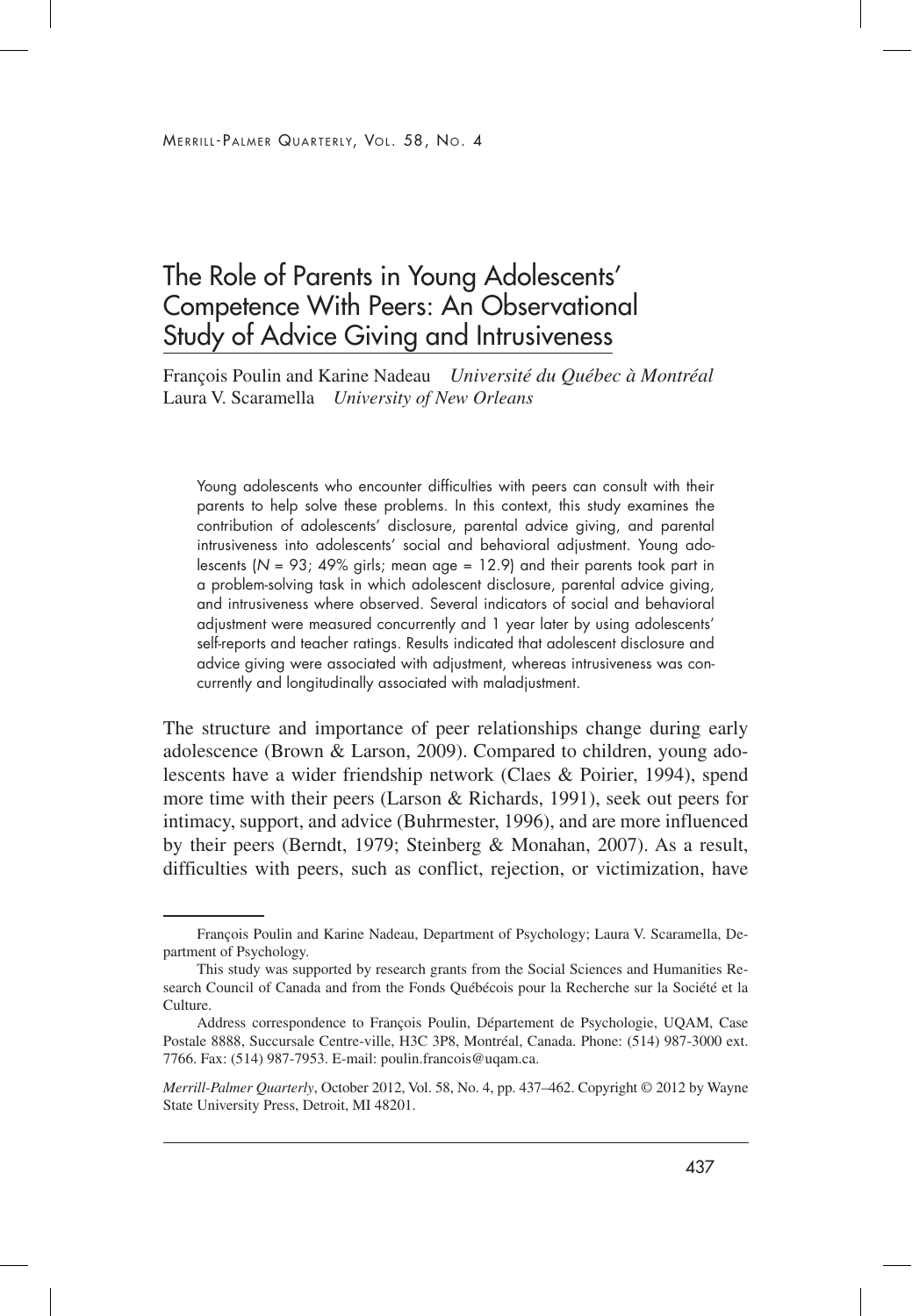a potentially stronger emotional impact during early adolescence as compared to other developmental periods (Bukowski, Brendgen, & Vitaro, 2007). When problems with peers inevitably occur, parents have an opportunity to teach their children how to resolve these problems and conflicts in socially acceptable ways. The extent to which children seek their parents' help to resolve problems and conflicts with peers may affect characteristics of children's peer network (e.g., number of friends they have and level of peer conflict) and their overall social adjustment (e.g., aggressive behavior, social competence, and prosocial behavior).

The present investigation considered the extent to which qualitative features of parents' assistance to their children during times of peer conflict influenced both characteristics of their children's peer network, as well as their children's overall adjustment, over a 1-year period during early adolescence. Parents who give their children advice on how to handle a conflict or a problem with their peers respect and support their young adolescent's need for autonomy. Such parents allow their young adolescent the flexibility to follow their advice or not. In contrast, when parents are overly intrusive and controlling in providing assistance to their children, adolescents' autonomy is restricted and undermined. Intrusive parents also provide poor models of conflict resolution. Considered was the extent to which parents' use of advice giving and intrusive-controlling assistance affects their young adolescents' friendship network size, frequency of peer conflict, aggression, social competence, and prosocial behaviors  $\equiv$  he following sections, the theoretical expectation is discussed as to why parental advice giving and intrusive managerial styles would affect characteristics of their children's peer relationships. Next, associations between parenting styles and children's behavioral adjustment are described. We conclude with a summary of the specific hypotheses evaluated.

## *Parental Management of Young Adolescent Peer Relationships*

Early adolescence represents an important developmental transition in the manner in which parents provide assistance with peer relationships. Increases in autonomy that begin during early adolescence mean that parents become increasingly reliant on the young adolescent as a source of information about social relationships. According to Kerr and Stattin (2000), adolescents regulate the level of parental awareness and knowledge of their peer relationships. That is, adolescents' willingness to disclose events occurring with peers has been found to be a primary source of parental knowledge of peer conflict and relations (e.g., Kerr & Stattin). To a large extent, parents can provide assistance and guidance only when they are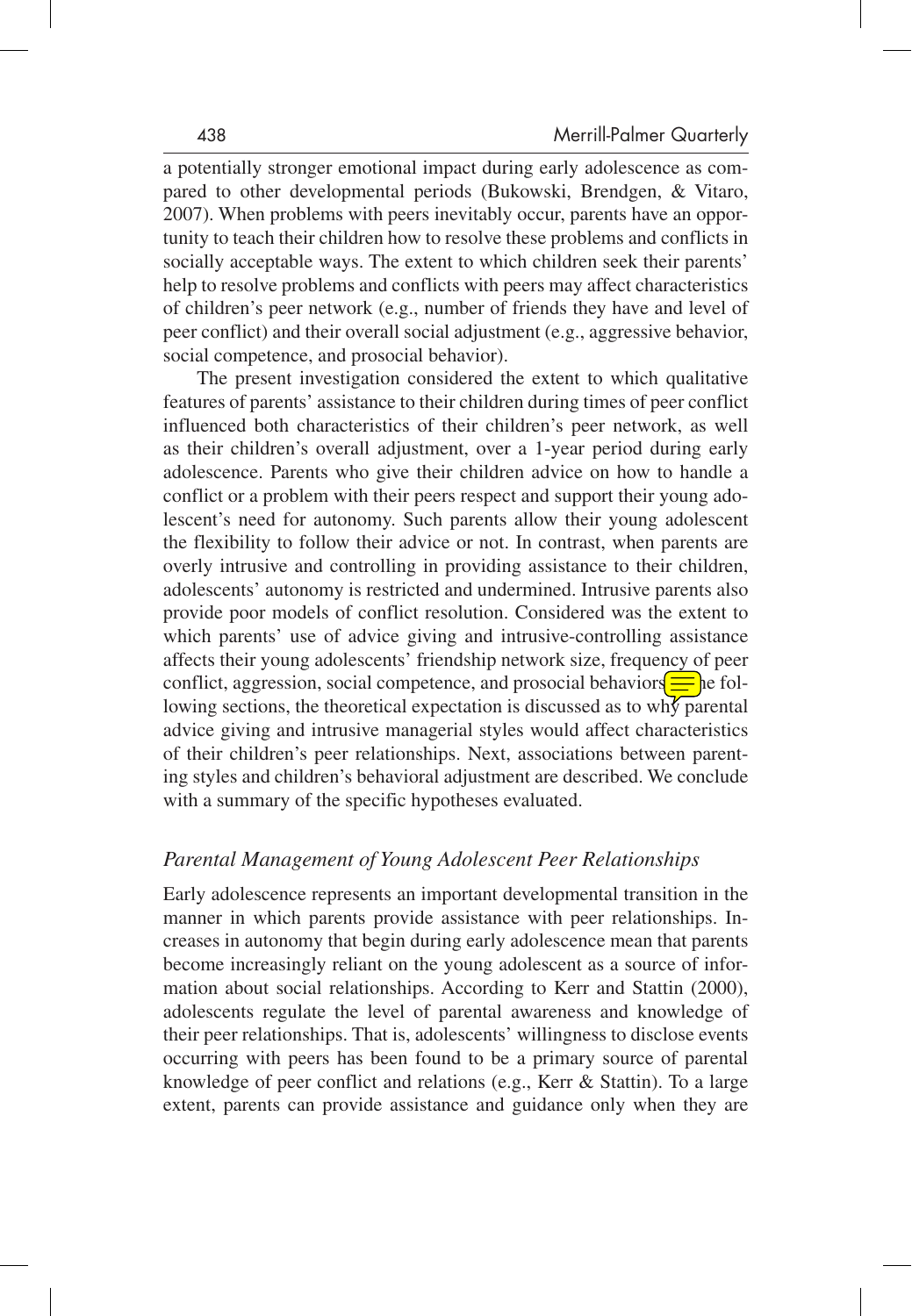aware of problems their young adolescent may be having with friends or when parents see a need to prepare their adolescent for the possibility of experiencing particular difficulties with peers. Thus, adolescent disclosure is one avenue by which parents gain awareness of peer difficulties (e.g., McDowell & Parke, 2009), and parent motivation to socialize competence is another.

In addition to affecting parental awareness of peer conflict and problems, parental provision of assistance with peer relationships needs to be sensitive to young adolescents' increasing need for autonomy (Steinberg, 1990). Indeed, while young adolescents tend to consider peer relationships as being their sole purview, parents believe that early adolescence is still a developmental period in which they should intervene (Smetana & Asquith, 1994). Moreover, since parents are generally not present when their young adolescents encounter problems with peers, their parenting role is one of consultants with the focus on providing advice and promoting their children's autonomous ability to solve the problems (e.g., Parke & Bhavnagri, 1989). Thus, one way parents help their young adolescents find solutions to problems while still maintaining and supporting their need for autonomy is by engaging them in the problem-solving process. Such advice-giving parents attempt to understand the problem and provide some advice on how to handle it but allow their young adolescents to implement the solution independently.

In contrast, intrusive parents impose their own solutions on their children's peer problems and restrict adolescents' ability to resolve the conflict autonomously. Parental intrusiveness in peer-related issues shares many features with the concept of parental psychological control as described by Soenens and Vansteenkiste (2010). Intrusive parents invalidate their children's perspectives by constraining their children's spontaneous expression of thoughts and feelings. Perhaps most problematic for the young adolescents, intrusive parenting responses involve pressure to endorse parents' imposed solutions and a undermine children's autonomy.

Empirical research examining the potential benefits of advice giving and the negative consequences of intrusiveness on young adolescents' emerging social competence is scant. Regarding advice giving, its benefits for children's adjustment are somewhat mixed. Among preschool-aged children, parental advice giving has been found to facilitate their entry into a peer group and to promote skills that enhance their ability to form relationships with new playmates (Ladd & Golter, 1988; Russell & Finnie, 1990). In contrast, mothers' explicit advice giving predicted their preschooler's social competence but only when controlling for the frequency with which parents provided advice, suggesting that less socially competent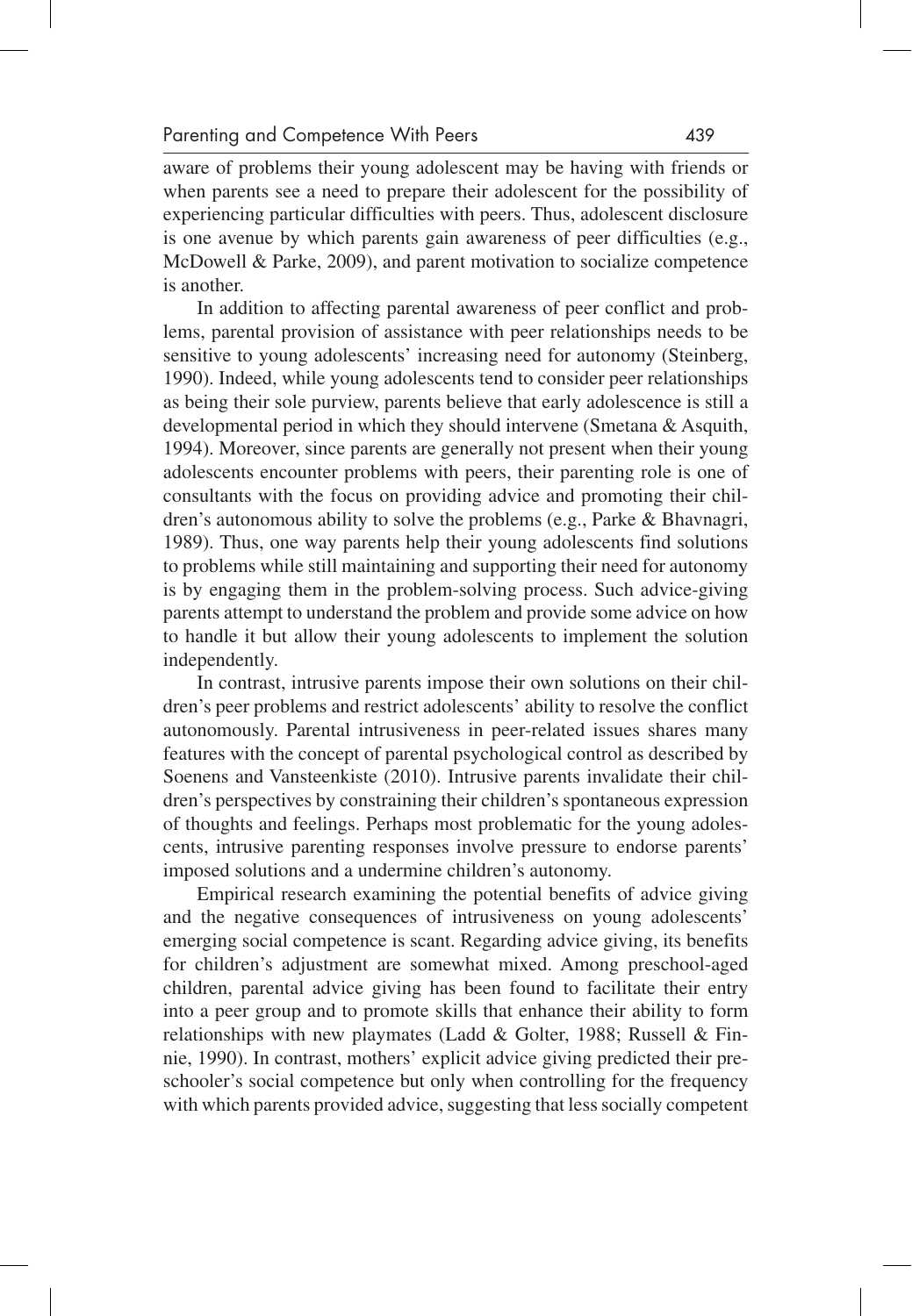children may solicit more advice than do more competent children (Laird, Pettit, Mize, Brown & Lindsey, 1994). During the middle childhood and adolescent developmental periods, the impact of advice giving may be less positive (Ladd, 1992; Parke, Burks, Carson, Neville, & Boyum, 1994). In fact, parents may use advice giving during late childhood and adolescence to *compensate* for their children's lack of social competence. In such instances, parental advice giving may serve a more remedial function. Consistent with this notion, McDowell, Parke, and Wang (2003) and McDowell and Parke (2009) found that a higher quantity and quality of advice giving was related to lower levels of social competence among children in middle childhood. Similarly, Mounts (2004, 2011) reported that higher levels of parental advice giving and consultation were associated with more positive friendship quality, but advice giving also was related to lower levels of social skills among adolescents. Thus, the primary challenge with studies considering the impact of parental advice giving on children's social competence is the issue of direction of effects. Quite possibly, less socially competent children may experience more problems with peers and solicit more feedback from parents, thereby receiving more direction than do more socially competent children.

Regarding intrusiveness, most of this work has focused on the impact of psychological control, a form of intrusive parenting, during adolescence. In fact, psychological control has been extensively studied and associations with maladjustment across adolescence have repeatedly been found (e.g., Barber, 2002; Soenens & Vansteenkiste, 2010). Less extensively studied is the impact of parental intrusiveness in the peer domain, since this parental behavior is likely to be interpreted by young adolescents as impinging on their autonomy. Indeed, adolescents who perceived their parents as intrusive in their peer relationships reported more deviant and less positive peer affiliations (Soenens, Vansteenkiste, Smits, Lowet, & Goossens, 2007).

Thus, the research examining the importance of parental advice giving and intrusiveness on characteristics of children's peer network and social adjustment more generally is fairly limited and inconclusive. Parental advice giving seems to be associated with less positive adjustment for children, perhaps because less socially competent children or children less skillful during peer exchanges are the ones who solicit help from parents most frequently. Developmental differences in the impact of advice giving on children's adjustment also may occur. During the preschool period, evidence is mixed as to whether parental advice giving promotes social competence. By middle childhood and early adolescence, though, such active reliance on parents for advice and assistance seems to reflect deficits in social competence and peer social skills. In contrast, a number of studies have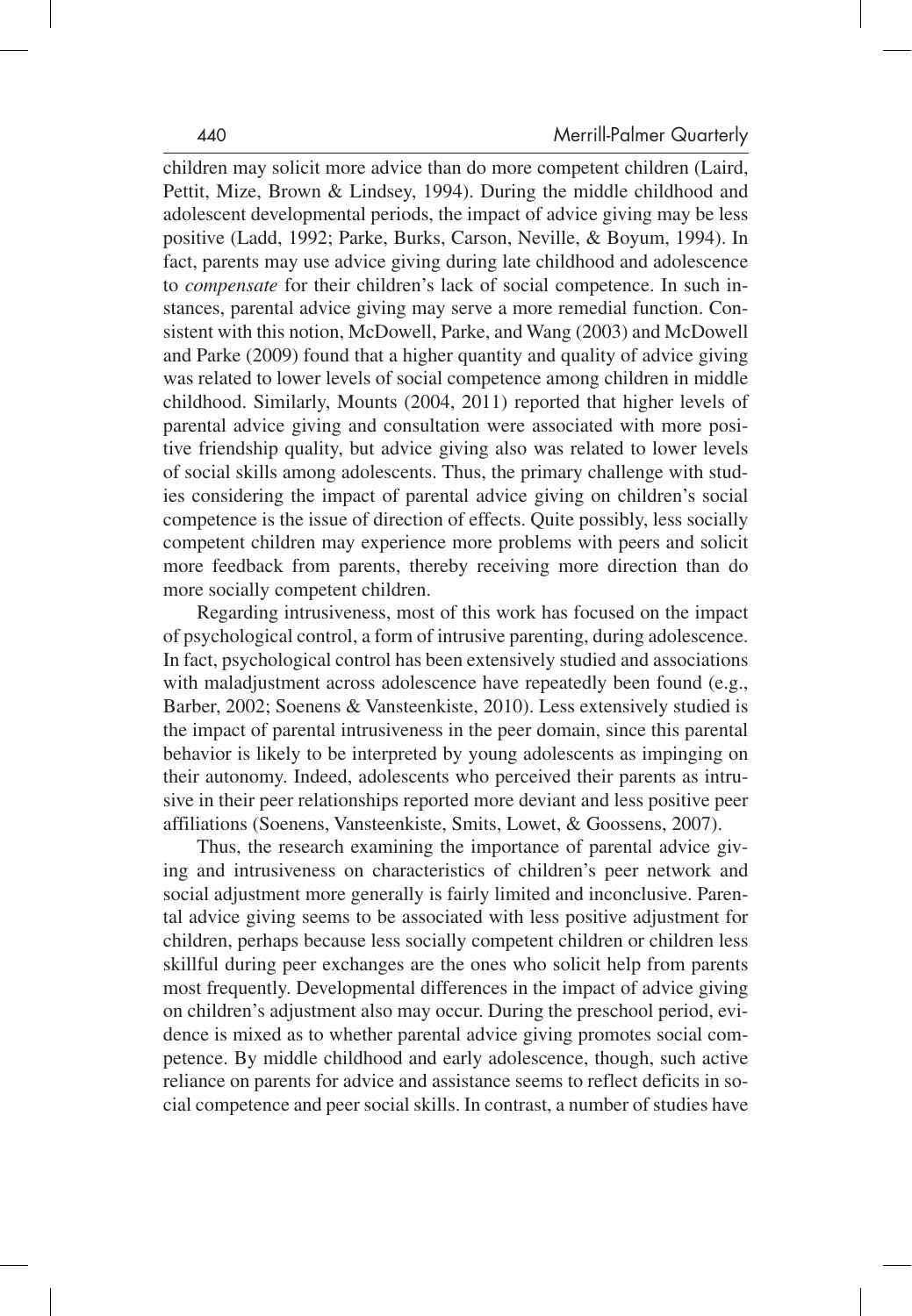considered the impact of parental psychological control on adolescents' adjustment, but far fewer have considered parents' intrusive responses to adolescents' solicitation of advice about characteristics of their young adolescents' peer networks.

One critical limitation with previous research is the lack of attention to the timing of developmental transitions. Quite possibly, greater assistance from parents is needed when children transition from elementary school to middle school or junior high school. In other words, adolescents may need and solicit parental guidance with peer-related issues more after developmental transitions, and qualitative features of parents' responses may affect characteristics of the peer network and adolescents' social adjustment more generally.

## *The Present Study*

The current study extends prior research on parental management of young adolescents' peer relationships and social adjustment in several ways. First, we considered the independent effects of adolescent disclosure and aspects of parental consulting on peer issues that could promote (i.e., advice giving) or hinder (i.e., intrusiveness) young adolescents' social and behavioral adjustment simultaneously. In addition to providing a more complete portrayal of parental involvement at this age, such an approach isolates the unique effects of disclosure, advice giving, and intrusiveness on young adolescents' adjustment. Second, disclosure, advice giving, and intrusiveness were measured observationally by using a parent-child discussion task designed specifically to elicit disclosure from adolescents, as well as through parental counseling of young adolescents with regard to peer problems. Direct observations of parent-child interactions have previously been used in research on parental advice giving in childhood (McDowell et al., 2003, 2009), parental control (Holmbeck, Shapera, & Hommeyer, 2002), and other family management constructs (Yasui & Dishion, 2008). However, we are aware of no study in which observational methods were used to measure adolescent disclosure to parents. Third, we restricted our focus to the impact of disclosure, parental advice giving and parental intrusiveness immediately following the transition into junior high school (contemporaneous associations) and 1 year after the transition to junior high school (longitudinal associations). Finally, we considered the impact of disclosure, advice giving, and parental intrusiveness on both peer network characteristics (e.g., number of friends, conflicts with peers) and social adjustment (e.g., social competence, prosocial behavior, and aggression).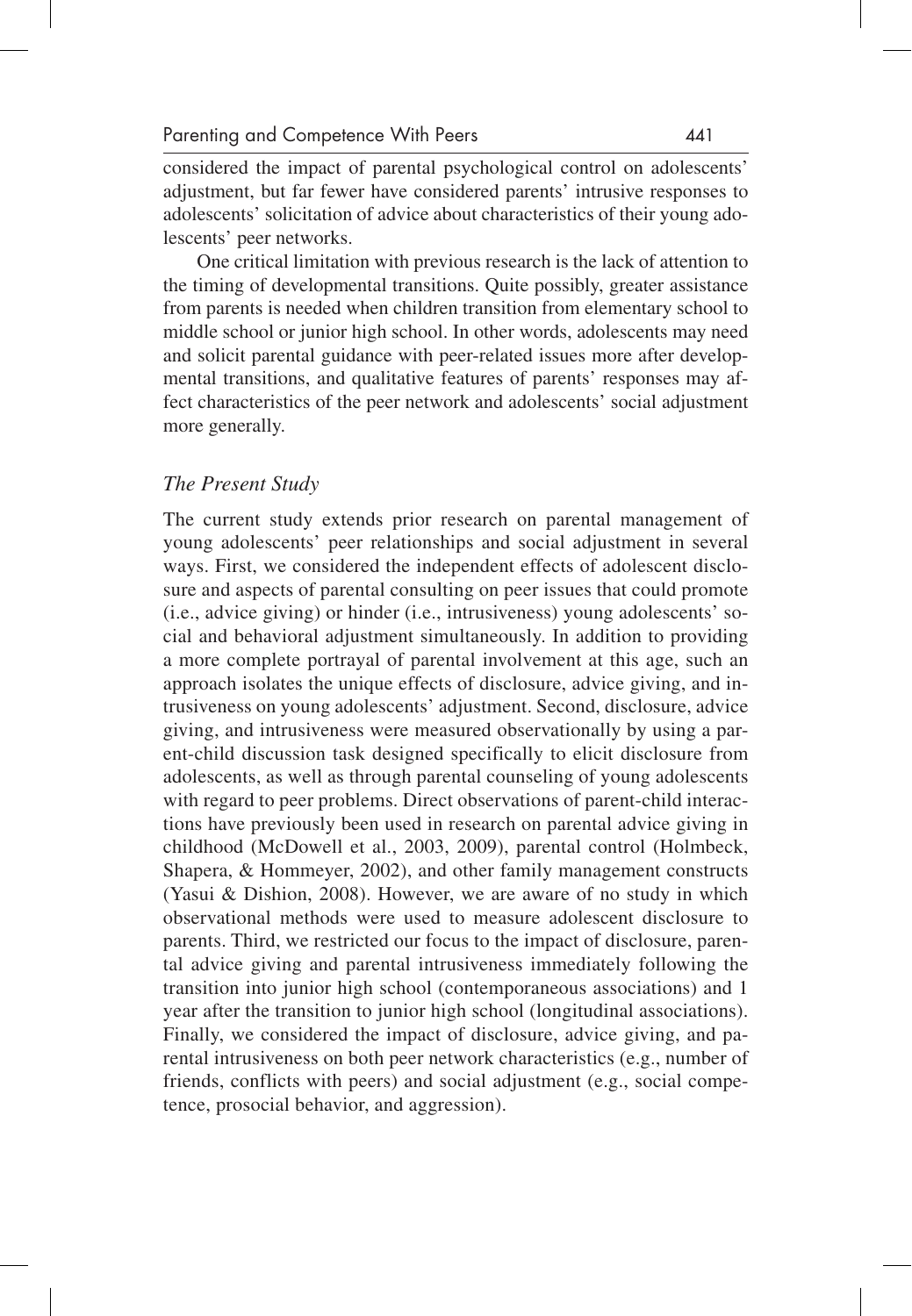The goal of this study was twofold. First, more adolescent disclosure, more parental advice giving, and less intrusiveness were hypothesized to be associated with fewer conflicts with peers, a larger friendship group, more social competence, more prosocial behavior, and less aggressive behavior among young adolescents during young adolescents measured contemporaneously in seventh grade (i.e., their first year in junior high school). Second, we hypothesized that more adolescent disclosure, more parental advice giving, and less intrusiveness would predict declines in conflicts with peers and aggression, as well as increases in peer network size, social competence, and prosocial behavior from 7th grade to 8th grade.

## **Method**

#### *Participants*

Participants were part of a longitudinal research project on adolescent social development involving 390 adolescents. Given limited financial resources, a subsample of approximately 100  $\sqrt{2}$  ipants were contacted and asked to complete a 1- to 1½-hour in-home assessment. Participants were randomly invited until approximately 100 families accepted. Approximately 60% of contacted families agreed to complete the home visit. The final subsample included 93 seventh graders (49% girls; mean age  $= 12.9$  years) and their parents. Written parental consent was obtained for each student prior to participation. The families came from various socioeconomic status levels (family income ranged from \$10,000 to more than 60,000) and resided in a large suburb of the greater region of Montreal. Of the adolescents, 98% were White and Canadian-born; 60% lived with both biological parents, 12% with their mother only, and 1% with their father only; and 18% lived with one of their parents and a stepparent and 3% lived with other people.

Comparative analyses revealed that the subsample of participants did not differ from the rest of the sample with regard to demographic characteristics (adolescents' age, family income, and family structure) or social and behavioral adjustment (i.e., perceived social competence, prosocial behaviors, aggressive behaviors, number of friends, and conflict with best friend).

## *Study Design and Procedure*

For the larger study and the subsample used in this investigation, all adolescents completed questionnaires in their classrooms during the spring semester in Grade 7 and Grade 8. Teachers with whom the adolescents had the most contact also completed a questionnaire about the adolescents'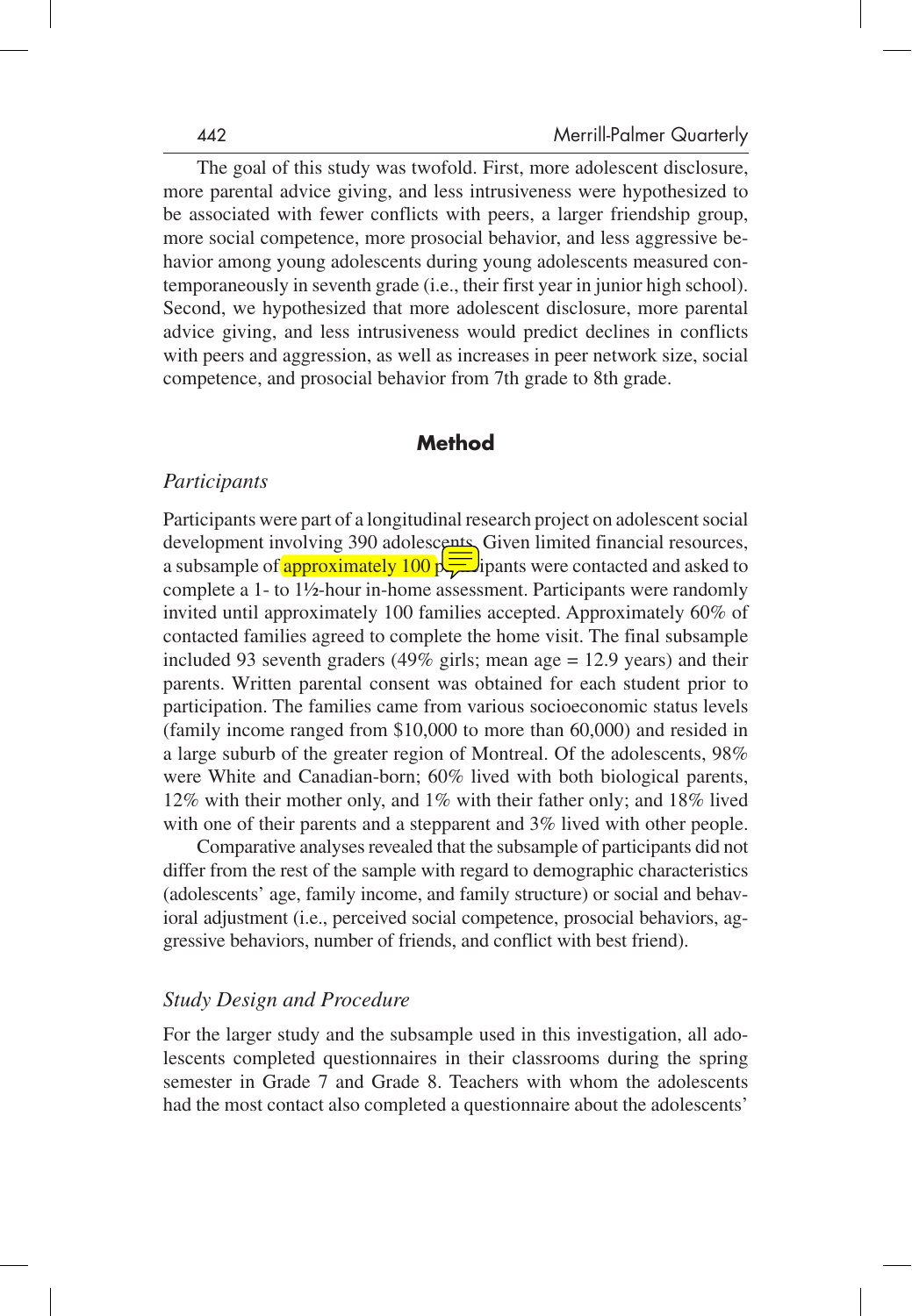## Parenting and Competence With Peers 443

behavior. Teachers completed questionnaires within approximately 3 weeks of the adolescent reports. Questionnaires were administered by university-level research assistants during class time. Students answered the questionnaires individually, but research assistants were accessible to answer any questions. Relevant to the current study, adolescents and teachers completed questionnaires regarding their social and behavioral adjustment; the same questionnaires were completed at each point in time.

During the home assessment, parents and their adolescents completed a modified version of the family assessment task developed by Dishion and colleagues (Dishion & Kavanagh, 2003; Dishion, Nelson, & Kavanagh, 2003). One of the discussion topics in which parents and adolescents completed, and the only task relevant to the present study, concerned problems that children were experiencing with their peers. Prior to the discussion, adolescents completed a questionnaire developed by our research team. This questionnaire contained 18 items addressing a variety of problematic peer situations, like problems related to conflict (e.g., "Do you ever quarrel or argue with a friend?"), peer victimization (e.g., "Have you ever been victimized?"), and peer rejection (e.g., "Other young people don't want you to be part of their group"). Adolescents chose the problem that had bothered them the most during the previous month.

Before the discussion task began, the research assistant asked the adolescents to describe the problem identified in the questionnaire with their parents and asked the adolescent and parents to identify ways to resolve or improve the situation. The research assistant left the families alone to discuss the issue for 5 minutes. Importantly, each family was presented with a peer problem that was salient to that adolescent rather than a standard set of issues that may or may not have been relevant to the adolescent. The most frequently identified problems were related to conflict with a friend. The discussion was videotaped for later coding.

Later, all family discussions were coded based on the Iowa Family Interaction Rating Scales (Melby & Conger, 2001; Melby et al., 1989– 1993). Similar codes have also been used by Criss et al. (2001) and Mc-Dowell et al. (2003). After reviewing the entire discussion, trained coders rated five codes on a 9-point scale. In families where the two parents took part in the discussion task, a single score was given for both parents. Analyses showed no score differences between the families where two parents participated in the discussion task and the families where only one parent participated, and the number of parents participating were controlled in all statistical analyses. As this variable was not significant in any of the regression analyses, the number of parents has been excluded from the analyses presented in the Results section.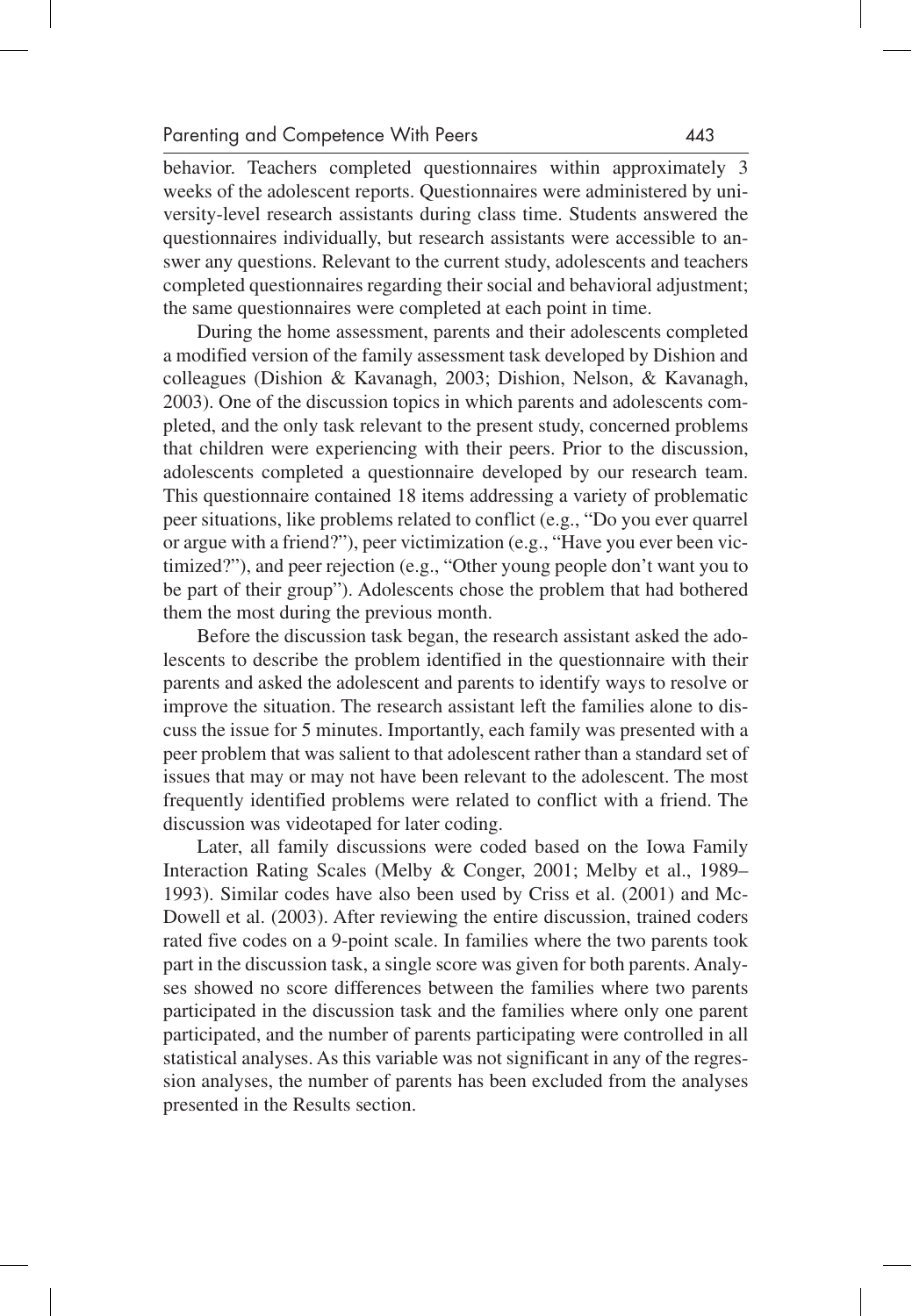Independent graduate and undergraduate student raters assigned scores. Coders for this study were trained to be in agreement within 1 point on a 9-point rating format for 80% of the ratings. The interobserver reliability was assessed based on 25% of the entire study sample. Interobserver reliability was based on the proportion of ratings for which the coders were in agreement within 1 point (reported in parentheses for each scale).

## *Measures*

*Parental advice giving.* This was defined as the extent to which the advice is appropriate for the problem discussed and the age of the adolescent. Two observational codes were used to measure advice giving. First, the quantity and quality of parent's ability to advise their adolescent about a problem in the adolescent's peer relationships was coded (reliability = 95%). A low score on the 9-point scale was assigned when no solution was offered by the parents or when the solutions were too difficult to apply for the young adolescent or were too vague or were inappropriate for the problem. A high score on the 9-point scale was assigned when two or more solutions were suggested by the parents that could be realized and concrete and were very appropriate to the age of the adolescent and to the problem. Second, parental *thought prompting*—defined as parental ability to help their children analyze the problem, find solutions, and evaluate the consequences of each solution—was coded (reliability  $= 89\%$ ). A low score on the 9-point scale was assigned when the parents did not help the adolescent to understand the problem, did not help the adolescent consider possible solutions, did not help the adolescent to find solutions by him/herself, or did not ask any question that could help the adolescent analyze the problem. A high score was assigned when the parents used the adolescent's own ideas to offer advice, were good at asking questions that helped the adolescent consider new solutions and their consequences, or helped the adolescent link problems and solutions. These two items were significantly correlated  $(r = .70, p < .01)$ . A final score was computed by averaging across the two codes. As shown in Table 1, the mean advice-giving score was 5.14 (*SD* = 1.50), indicating that parents were moderately good at providing advice and helping their adolescents solve the problem, but parents varied considerably.

*Parental intrusiveness* was based on a single item reflecting the parents' efforts to resolve the child's conflict situation themselves or to control their child's freedom of speech during the task (reliability  $= 95\%$ ). A low score on the 9-point scale was assigned when the parents were not intrusive, advised the child but let him or her choose his/her own way to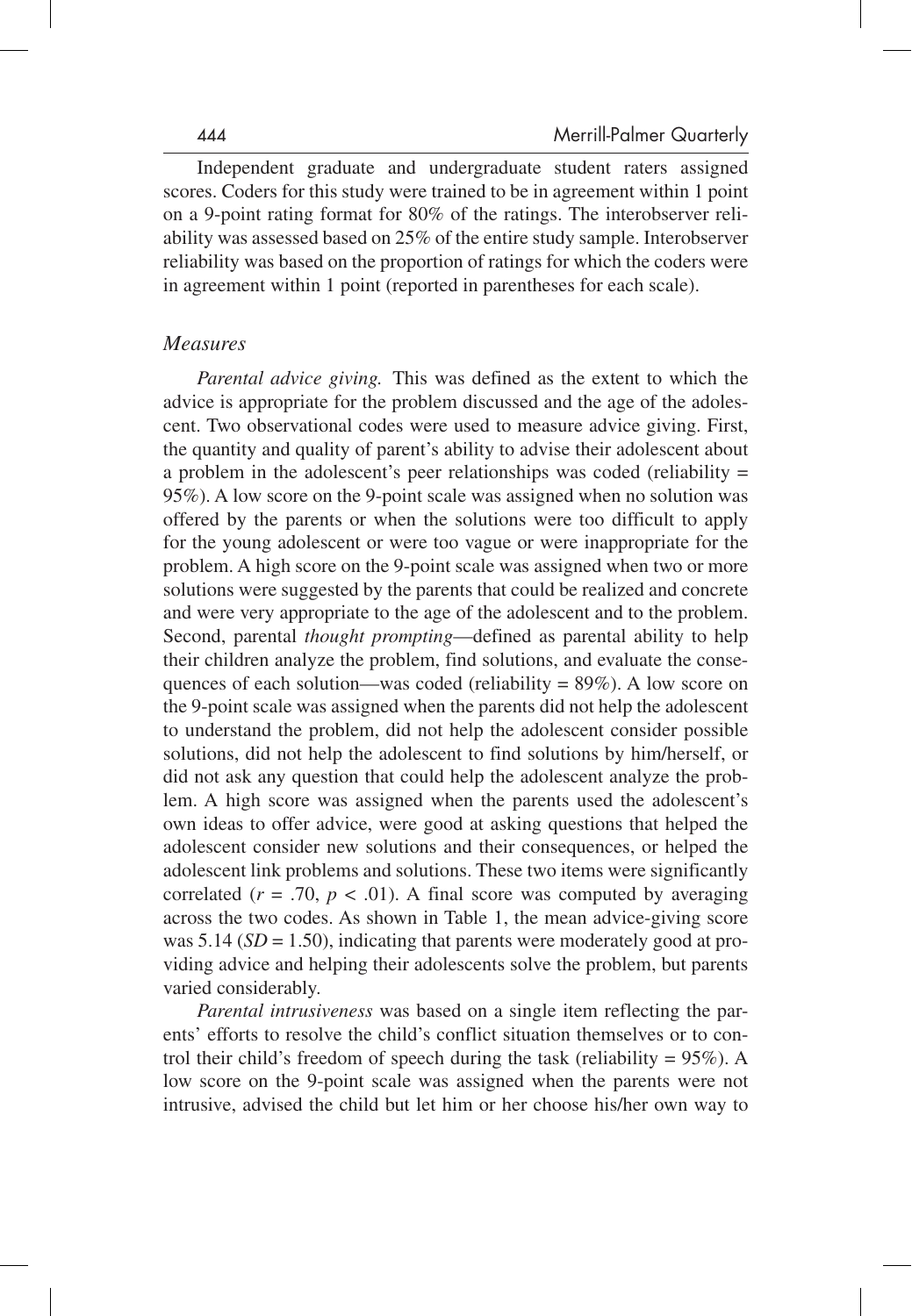|                                            | Table 1.                                                                                      |                                                       |                                                                                                                                                                                                                                                                                                                                                                 |                                                                                                                                                                                     |                      |                                                                                                                                                                                                                                                                    |                            |                                                             |                                              | Descriptive data and correlations among study constructs both within and across time |                          |                      |         |                        |                               |
|--------------------------------------------|-----------------------------------------------------------------------------------------------|-------------------------------------------------------|-----------------------------------------------------------------------------------------------------------------------------------------------------------------------------------------------------------------------------------------------------------------------------------------------------------------------------------------------------------------|-------------------------------------------------------------------------------------------------------------------------------------------------------------------------------------|----------------------|--------------------------------------------------------------------------------------------------------------------------------------------------------------------------------------------------------------------------------------------------------------------|----------------------------|-------------------------------------------------------------|----------------------------------------------|--------------------------------------------------------------------------------------|--------------------------|----------------------|---------|------------------------|-------------------------------|
|                                            |                                                                                               | 2                                                     | S                                                                                                                                                                                                                                                                                                                                                               | 4                                                                                                                                                                                   | 5                    | ♦                                                                                                                                                                                                                                                                  | $\overline{\phantom{1}}$   | $\infty$                                                    | $\circ$                                      | $\overline{C}$                                                                       | $\overline{\phantom{0}}$ | $\overline{2}$       | S       | $\overline{4}$         | $\frac{5}{2}$                 |
| I. Gender                                  |                                                                                               |                                                       |                                                                                                                                                                                                                                                                                                                                                                 |                                                                                                                                                                                     |                      |                                                                                                                                                                                                                                                                    |                            |                                                             |                                              |                                                                                      |                          |                      |         |                        |                               |
| 2. Family income                           |                                                                                               |                                                       |                                                                                                                                                                                                                                                                                                                                                                 |                                                                                                                                                                                     |                      |                                                                                                                                                                                                                                                                    |                            |                                                             |                                              |                                                                                      |                          |                      |         |                        |                               |
| 3. Disclosure                              |                                                                                               |                                                       |                                                                                                                                                                                                                                                                                                                                                                 |                                                                                                                                                                                     |                      |                                                                                                                                                                                                                                                                    |                            |                                                             |                                              |                                                                                      |                          |                      |         |                        |                               |
| 4. Parental advice giving                  | $5.988557*$<br>$-1.988557*$<br>$-1.949*$<br>$-1.9585*$<br>$-1.958*$<br>$-1.958*$<br>$-1.988*$ |                                                       |                                                                                                                                                                                                                                                                                                                                                                 |                                                                                                                                                                                     |                      |                                                                                                                                                                                                                                                                    |                            |                                                             |                                              |                                                                                      |                          |                      |         |                        |                               |
| 5. Parental intrusiveness                  |                                                                                               |                                                       |                                                                                                                                                                                                                                                                                                                                                                 |                                                                                                                                                                                     |                      |                                                                                                                                                                                                                                                                    |                            |                                                             |                                              |                                                                                      |                          |                      |         |                        |                               |
| 6. Social competence G7                    |                                                                                               |                                                       |                                                                                                                                                                                                                                                                                                                                                                 |                                                                                                                                                                                     | $-5$                 |                                                                                                                                                                                                                                                                    |                            |                                                             |                                              |                                                                                      |                          |                      |         |                        |                               |
| 7. Social competence G8                    |                                                                                               |                                                       |                                                                                                                                                                                                                                                                                                                                                                 |                                                                                                                                                                                     |                      |                                                                                                                                                                                                                                                                    |                            |                                                             |                                              |                                                                                      |                          |                      |         |                        |                               |
| 8. Prosocial behaviors G7                  |                                                                                               |                                                       |                                                                                                                                                                                                                                                                                                                                                                 |                                                                                                                                                                                     |                      |                                                                                                                                                                                                                                                                    |                            |                                                             |                                              |                                                                                      |                          |                      |         |                        |                               |
| 9. Prosocial behaviors G8                  |                                                                                               |                                                       |                                                                                                                                                                                                                                                                                                                                                                 |                                                                                                                                                                                     |                      |                                                                                                                                                                                                                                                                    | $-14$                      |                                                             |                                              |                                                                                      |                          |                      |         |                        |                               |
| 10. Aggression G7                          |                                                                                               |                                                       | $\frac{1}{2} \sum_{i=1}^{4} \frac{1}{2} \sum_{i=1}^{4} \frac{1}{2} \sum_{i=1}^{4} \frac{1}{2} \sum_{i=1}^{4} \frac{1}{2} \sum_{i=1}^{4} \frac{1}{2} \sum_{i=1}^{4} \frac{1}{2} \sum_{i=1}^{4} \frac{1}{2} \sum_{i=1}^{4} \frac{1}{2} \sum_{i=1}^{4} \frac{1}{2} \sum_{i=1}^{4} \frac{1}{2} \sum_{i=1}^{4} \frac{1}{2} \sum_{i=1}^{4} \frac{1}{2} \sum_{i=1}^{4$ | $3\frac{1}{2}\frac{1}{2}\frac{1}{4}\frac{1}{2}\frac{1}{2}\frac{1}{2}\frac{1}{2}\frac{1}{2}\frac{1}{2}\frac{1}{2}\frac{1}{2}\frac{1}{2}\frac{1}{2}\frac{1}{2}\frac{1}{2}\frac{1}{2}$ |                      | $7.34 + 2.04 + 2.04 + 2.04 + 2.04 + 2.04 + 2.04 + 2.04 + 2.04 + 2.04 + 2.04 + 2.04 + 2.04 + 2.04 + 2.04 + 2.04 + 2.04 + 2.04 + 2.04 + 2.04 + 2.04 + 2.04 + 2.04 + 2.04 + 2.04 + 2.04 + 2.04 + 2.04 + 2.04 + 2.04 + 2.04 + 2.04 + 2.04 + 2.04 + 2.04 + 2.04 + 2.04$ |                            | $37**$<br>$-42**$<br>$-12**$<br>$-12**$<br>$-32**$<br>$-05$ | $-29*$                                       |                                                                                      |                          |                      |         |                        |                               |
|                                            |                                                                                               |                                                       |                                                                                                                                                                                                                                                                                                                                                                 |                                                                                                                                                                                     |                      |                                                                                                                                                                                                                                                                    |                            |                                                             |                                              |                                                                                      |                          |                      |         |                        |                               |
| 11. Aggression G8<br>12. No. of friends G7 |                                                                                               |                                                       |                                                                                                                                                                                                                                                                                                                                                                 |                                                                                                                                                                                     |                      |                                                                                                                                                                                                                                                                    |                            |                                                             |                                              |                                                                                      |                          |                      |         |                        |                               |
| 13. No. of friends G8                      |                                                                                               |                                                       |                                                                                                                                                                                                                                                                                                                                                                 |                                                                                                                                                                                     |                      |                                                                                                                                                                                                                                                                    | 8889558                    |                                                             | $35*$<br>$78*$<br>$-36*$<br>$-36*$<br>$-36*$ | $32**$<br>$-15$<br>$-31**$<br>$-31**$<br>$-21*$<br>$-22$                             | $-8.875$                 |                      |         |                        |                               |
| 14. Conflict best friend G7                |                                                                                               |                                                       |                                                                                                                                                                                                                                                                                                                                                                 |                                                                                                                                                                                     |                      |                                                                                                                                                                                                                                                                    |                            |                                                             |                                              |                                                                                      |                          |                      |         |                        |                               |
| 15. Conflict best friend G&                |                                                                                               |                                                       |                                                                                                                                                                                                                                                                                                                                                                 |                                                                                                                                                                                     |                      |                                                                                                                                                                                                                                                                    |                            |                                                             |                                              |                                                                                      |                          | $44**$<br>0.5<br>22* | $-03$   | $.42**$                |                               |
| Mean                                       |                                                                                               |                                                       |                                                                                                                                                                                                                                                                                                                                                                 |                                                                                                                                                                                     |                      |                                                                                                                                                                                                                                                                    |                            |                                                             |                                              |                                                                                      |                          | 7.88                 |         |                        |                               |
| Standard deviation                         |                                                                                               | $\begin{array}{r} 10.66 \\ 3.00 \\ -1.19 \end{array}$ | 5.45<br>1.50<br>0.00                                                                                                                                                                                                                                                                                                                                            | $5.\overline{14}$<br>$-0.\overline{24}$                                                                                                                                             | 3.49<br>2.25<br>0.78 | $3.19$<br>0.64<br>-0.98                                                                                                                                                                                                                                            | $3.30$<br>$0.50$<br>$0.22$ | 2.92<br>0.88                                                | 2.74<br>0.92<br>0.09                         | $1.55$<br>0.86<br>1.52                                                               | $1.43$<br>0.72<br>1.24   | $2.40$<br>$-0.77$    | 9.08    | $1.25$<br>0.54<br>2.65 | $-0.37$<br>$-0.00$<br>$-0.00$ |
| Skewness                                   |                                                                                               |                                                       |                                                                                                                                                                                                                                                                                                                                                                 |                                                                                                                                                                                     |                      |                                                                                                                                                                                                                                                                    |                            | $-0.11$                                                     |                                              |                                                                                      |                          |                      | $-1.32$ |                        |                               |
| Kurtosis                                   |                                                                                               | 0.43                                                  | $-0.17$                                                                                                                                                                                                                                                                                                                                                         | $-0.30$                                                                                                                                                                             | $-0.52$              | 0.63                                                                                                                                                                                                                                                               |                            | $-0.42$                                                     | $-0.37$                                      | 66                                                                                   | S                        | $-0.83$              | 0.52    | 6.99                   |                               |
| Note. Gender was coded 1                   | for female and 2 for male. $G = grade$ .                                                      |                                                       |                                                                                                                                                                                                                                                                                                                                                                 |                                                                                                                                                                                     |                      |                                                                                                                                                                                                                                                                    |                            |                                                             |                                              |                                                                                      |                          |                      |         |                        |                               |

 $\overline{\phantom{a}}$ 

*Note.* Gender was coded 1 for female and 2 for male.  $G = grade$ .

 $^{**}p < .01.$   $^{*}p < .05.$ \*\* $p < .01$ . \* $p < .05$ .

 $\overline{\phantom{a}}$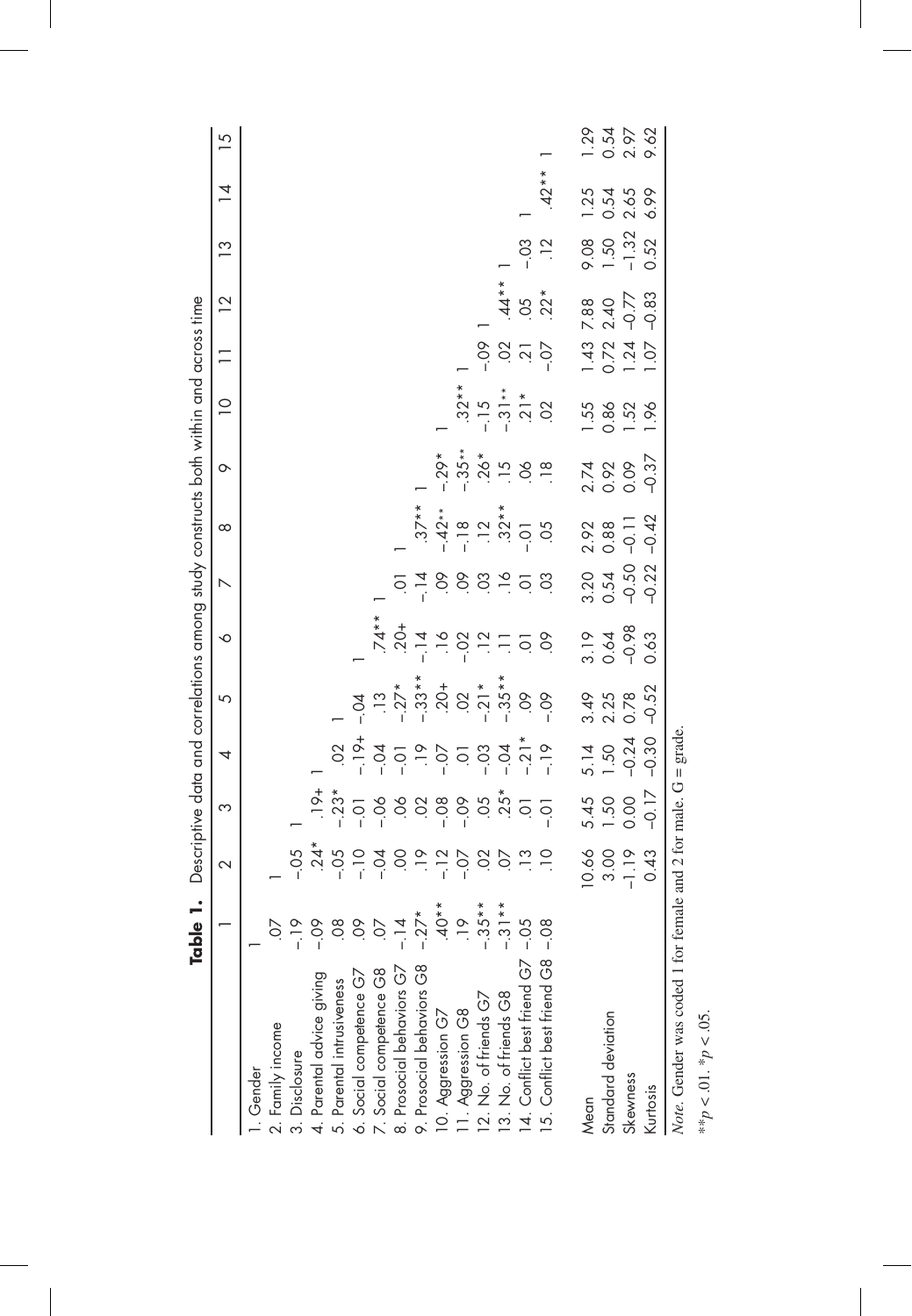solve the problem, did not try to get personally involved in the conflict, were open to other solutions, were not controlling, and left their child some space. A high score was assigned when the parents were highly intrusive, insisted in solving the problem themselves or insisted that their child solve the problem in their own way, interrupted the child frequently, answered for the child or did not allow the child a chance to develop his or her ideas, or assumed control of the conversation. The mean intrusiveness score was 3.49 (*SD* = 2.25), indicating that parents were somewhat intrusive, but considerable variability existed.

*Adolescent disclosure* was derived from the observed discussion task. Two codes were used to measure disclosure. First, the level of comfort in talking with their parents about the problem they encountered with their peers was coded (reliability =  $92\%$ ). A low score on the 9-point scale was assigned when the child refused to talk about the problem or seemed very uncomfortable in touching on this topic, was not looking at the parents face to face, or had a nervous laugh or nervous twitch. A high score was assigned when the child seemed to appreciate talking about the problem with the parents and was very comfortable in discussing it with them, was enthusiastic in sharing this moment with the parents, or seemed to have discussed this problem previously with the parents. Second, the amount of detail provided to parents about the situation was coded (reliability =  $92\%$ ). A low score on the 9-point scale was assigned when the child spontaneously offered very few details about the problem, did not name the peers involved and provided very little information about them, or did not address at all his or her feelings and an appreciation of the situation. A high score on the 9-point scale was assigned when the child spontaneously supplied a lot of detailed information about the problem and the peers involved or openly discussed his or her feelings. The two codes were significantly correlated  $(r = .70, p < .01)$ , and a score was computed by averaging the two items. On average, disclosure was moderately characteristic of the adolescents (*M*  $= 5.45$ ), but considerable variability existed in how comfortable and easily adolescents disclosed (*SD* = 1.50).

#### *Social and Behavioral Adjustment*

*Perceived social competence.* This was measured by using the social acceptance subscale of the Self-Perception Profile for Adolescents (Harter, 1988). This subscale is comprised of five items, which are scored from 1 to 4, with higher scores reflecting a more positive self-image (e.g., "Some youths are often self-disappointed BUT other youths are quite satisfied with themselve $\equiv$  or each participant, a perception of social competence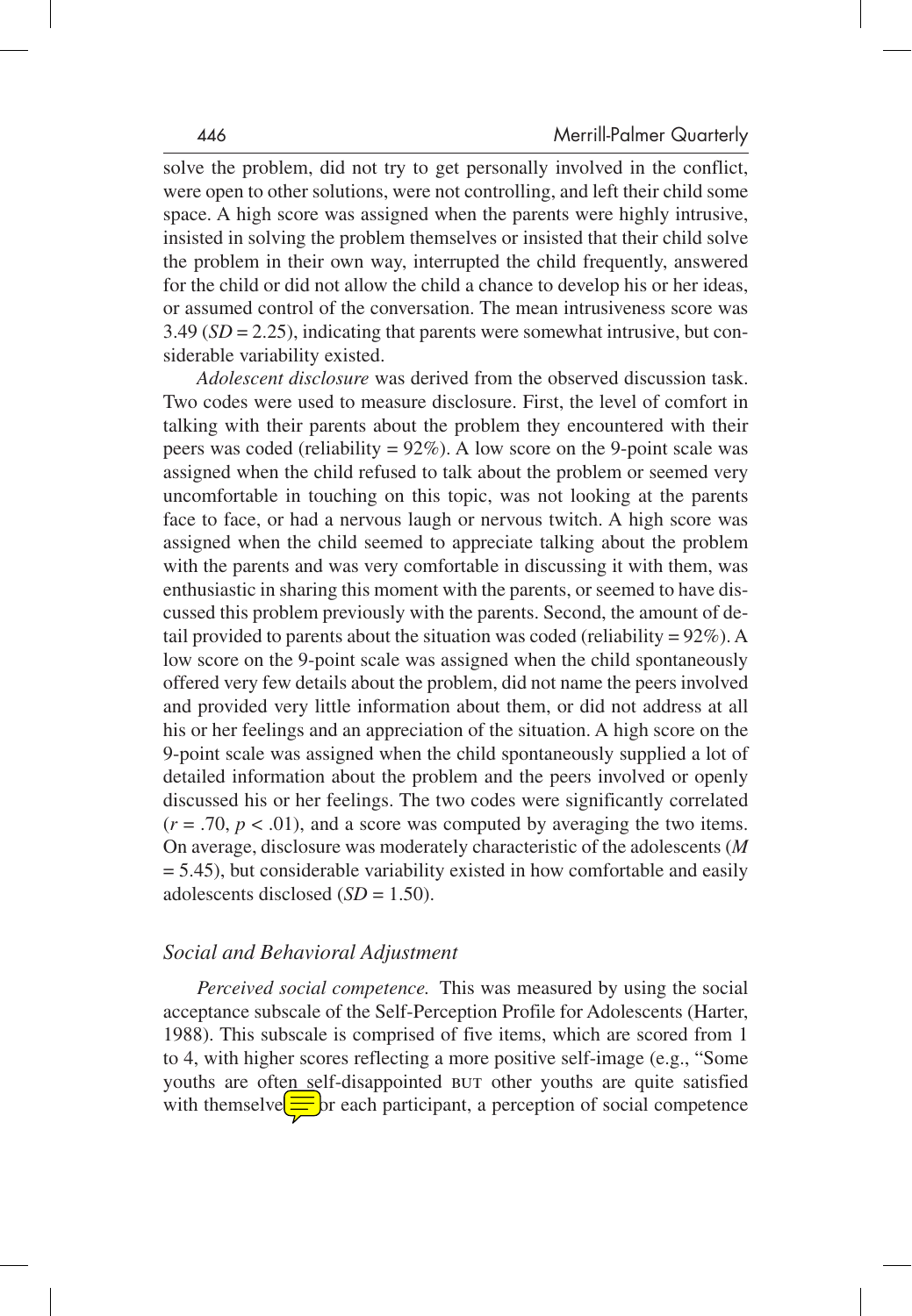score was calculated by computing the mean of the five items (see Table 1). The internal consistency of this scale was acceptable (Grade 7:  $\alpha = .82$ ; Grade 8:  $\alpha = .67$ ).

*Prosocial behaviors.* These were measured by using a 4-item scale completed by the teacher. These items were derived from the Social Behavior Questionnaire (Tremblay et al., 1991): "Helps others," "Shares and cooperates with others," "Invites a lonely child to come and join the group" and "Tries to stop conflicts between children" and were rated on a 5-point Likert scale ranging from 1 (never) to 5 (almost always). For each participant, a mean score was computed for the 4 items (see Table 1). The internal consistency of this scale was adequate (Grade 7:  $\alpha = .82$ ; Grade 8:  $\alpha = .80$ ).

*Aggressive behaviors.* These were measured by using Dodge and Coie's (1987) six-item Proactive/Reactive Aggression Scale and two other items ("Often fights with other kids" and "Irritable, gets angry easily"). The items were completed by the teacher and rated on a 5-point Likert scale ranging from 1 (*never*) to 5 (*almost always*). For each participant, a mean score was calculated for the eight items (see Table 1). The scale showed excellent internal consistency (Grade 7:  $\alpha$  = .94; Grade 8:  $\alpha = .95$ ).

*Number of friends.* Participants were asked to write down the names of up to 10 friends. No constraints were imposed regarding the context of these friendships (e.g., school, neighborhood, leisure activities). The number of friends was limited to 10 so as to be consistent with procedures used by other adolescent friendship-network researchers (Degirmencioglu, Urberg, Tolson, & Richard, 1998; Urberg, Degirmencioglu, Tolson, & Halliday-Scher, 1995). The number of friends listed by the participants was summed, and scores could range from 0 to 10 (see Table 1).

*Conflict with best friend.* Participants were asked to identify their very best friend and answer a series of questions specifically about their relationship. The conflict scale was a shorter version of the Parker and Asher (1993) scale and included only three items. All items were rated on a 5-point Likert scale ranging from 1 (*never*) to 5 (*almost always*). This is a sample item: "There is a lot of conflict between this friend and  $m\leftarrow$ (Grade 7:  $\alpha$  = .90; Grade 8:  $\alpha$  = .89). Scores were created by averaging across the three items (see Table 1).

*Family income.* This, before taxes, was used as an indicator of the family economic situation. Parents responded to a single item ("Which of the following categories represents your total income before taxes over the last year?") ranging from 1 (less than \$5,000) to 13 (\$60,000 or more). The median response represented approximately CAN\$55,000.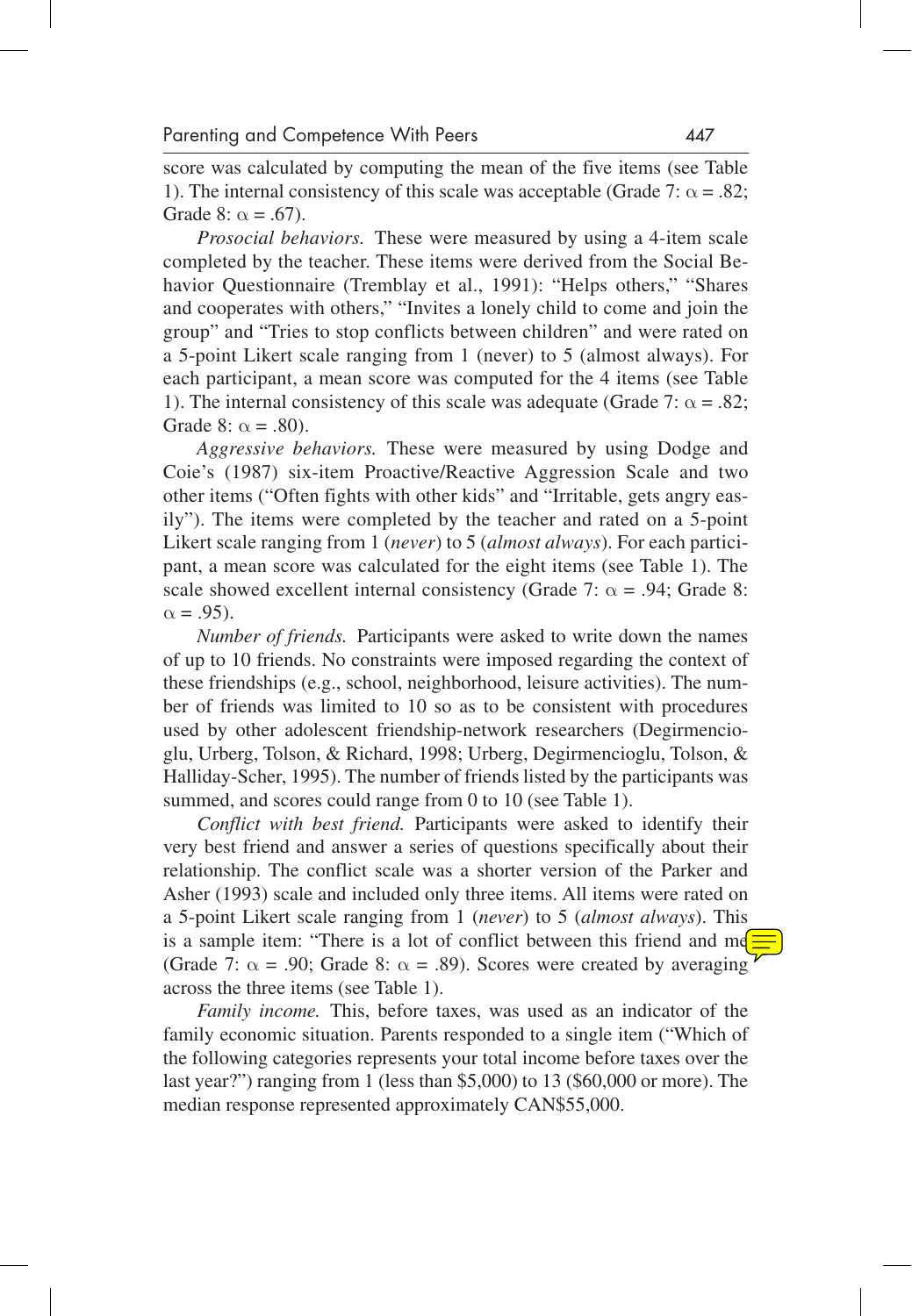# **Results**

### *Overview of the Analytical Strategy*

First, descriptive analyses and correlational analyses were computed to verify the expected associations among the study constructs. Next, a series of multiple regression analyses were conducted concurrently and longitudinally to assess the unique contribution of adolescent disclosure and parent advice giving and intrusiveness on adolescents' social and behavioral adjustment indicators. Given the number of regression equations computed, results will be described separately for each adjustment indicator.

The first set of regression analyses examined the main effects of adolescent disclosure and parental advice giving and intrusiveness on adolescents' conflict with friends, the number of friends, prosocial behavior, social competence, and aggression contemporaneously and longitudinally by controlling for earlier levels of the predicted behavior. For instance, regarding the number of friends, Table 2 summarizes the results of the regression analyses examining contemporaneous associations among adolescent disclosure, parental advice giving, and parental intrusiveness on adolescents' friendship size. Table 3 describes the results of the analysis controlling for friendship size in Grades 7 and 8. For the contemporaneous analyses, family income and adolescent gender were entered in the first step of the equation, and the disclosure, advice-giving, and intrusiveness constructs were entered in the second. In the longitudinal analyses, earlier levels of the dependent variable measured in Grade 7 were entered in the first step of the equation with family income and adolescent gender, and the disclosure, advice-giving, and intrusiveness constructs were entered in the second step.

#### *Descriptive Analyses*

The means, standard deviations, and normality of distribution (skewness and kurtosis) for all the study variables are listed in Table 1. Transformations were applied to all variables that did not meet the normal distribution criteria before proceeding with the analyses (i.e., conflict with best friend). Correlations among all the study variables also are listed in Table 1. Patterns of associations among the independent variables measured during the parent-adolescent discussion task were examined first. No statistically significant correlation was found between parental advice giving and intrusiveness, indicating that these variables were independent of each other. Adolescent disclosure was statistically significantly correlated with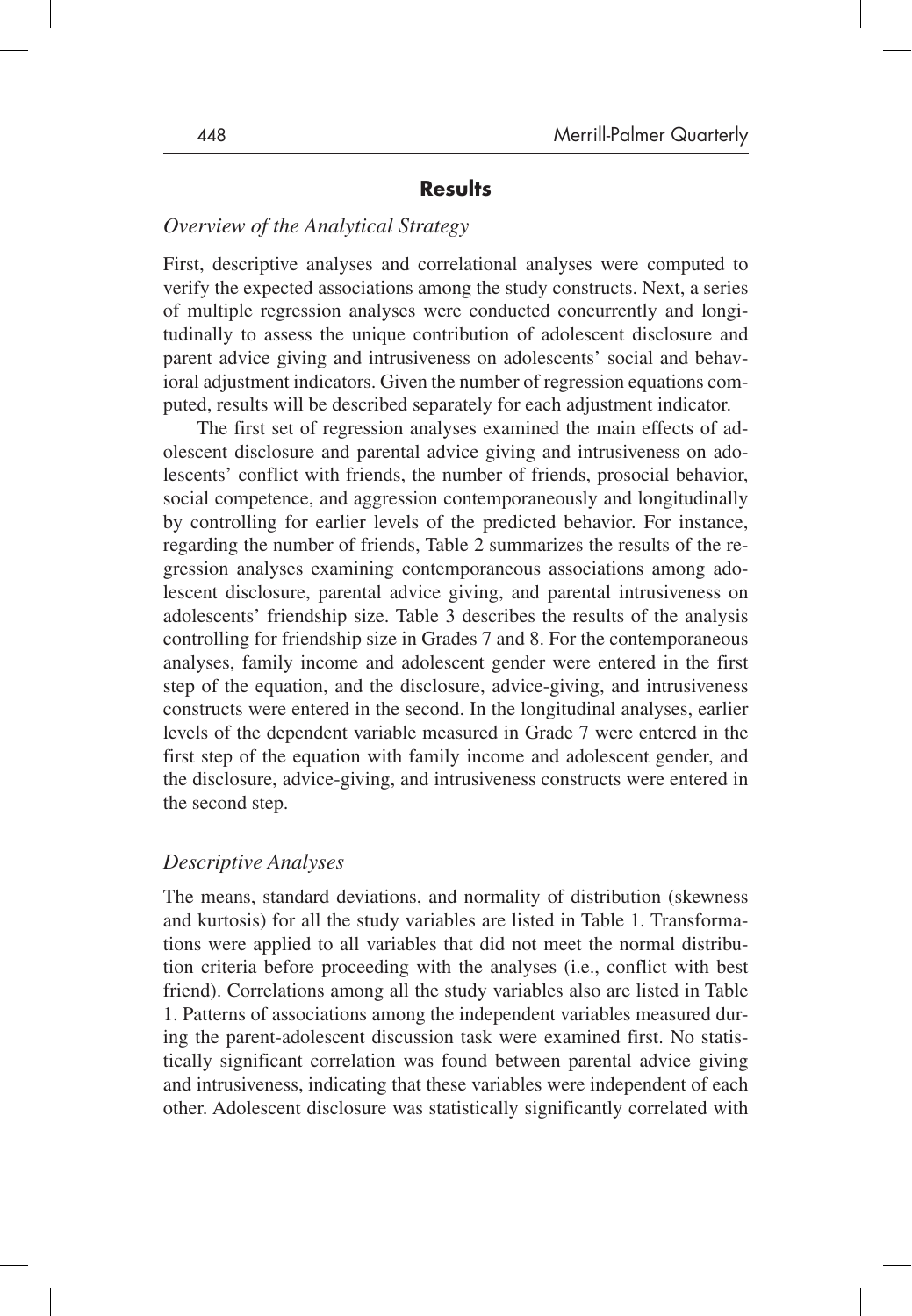Parenting and Competence With Peers 449

|               |         |                      |                        |                 | adolescent disclosure and parental advice giving and intrusiveness |                 |                      |                 |                              |             |
|---------------|---------|----------------------|------------------------|-----------------|--------------------------------------------------------------------|-----------------|----------------------|-----------------|------------------------------|-------------|
|               |         | Social<br>competence | Prosocial<br>behaviors |                 | Aggression                                                         |                 | Number of<br>friends |                 | Conflict with<br>best friend |             |
| Variables     | $\beta$ | $\triangle R^2$      | $\beta$                | $\triangle R^2$ | $\beta$                                                            | $\triangle R^2$ | $\beta$              | $\triangle R^2$ | ß                            | $\Lambda^2$ |
| Step 1        |         | .02                  |                        | .01             |                                                                    | .18             |                      | .11             |                              | .02         |
| Income        | $-.11$  |                      | .01                    |                 | $-.14$                                                             |                 | .04                  |                 | $.21*$                       |             |
| Gender        | .09     |                      | $-.12$                 |                 | $.41**$                                                            |                 | $-.33**$             |                 | $-.09$                       |             |
| Step 2        |         | .04                  |                        | $.10**$         |                                                                    | $.05+$          |                      | .04             |                              | $.08+$      |
| Disclosure    | .05     |                      | $-.11$                 |                 | .08                                                                |                 | $-.08$               |                 | .06                          |             |
| Advice giving | $-.20$  |                      | .03                    |                 | $-.03$                                                             |                 | $-.05$               |                 | $-.28*$                      |             |
| Intrusiveness | $-.07$  |                      | $-.32**$               |                 | $.21*$                                                             |                 | $-.21*$              |                 | .13                          |             |

| Table 2. Multiple hierarchical regression analyses for the concurrent contribution of |
|---------------------------------------------------------------------------------------|
| adolescent disclosure and parental advice aiving and intrusiveness                    |

*Note.* \*\**p* < .01. *p* < .05.

intrusiveness ( $r = -.23$ ,  $p < .05$ ; see Table 1), indicating that adolescents disclosed less about the nature of their peer problem when parents were rated as more intrusive. A trend toward statistical significance emerged for disclosure and advice giving (see Table 1), suggesting that adolescents who disclosed more to parents were also somewhat more likely to receive parental advice on how to handle the situation.

Regarding the associations between disclosure, advice giving, intrusiveness, and the dependent variables, disclosure was statistically and significantly related only to the number of reported friends in Grade  $8$  ( $r =$ .25; see Table 1), indicating that more observed disclosure in Grade 7 was associated with a larger self-reported friendship group in Grade 8. Likewise, parental advice giving was statistically and significantly correlated only with conflict with best friend in Grade 7 (see Table 1), suggesting that more advice giving was associated with less friendship conflict. In contrast, parental intrusiveness was significantly correlated with a number of adjustment indicators. First, parental intrusiveness was significantly and negatively correlated with prosocial behavior in Grades 7 and 8 (see Table 1), indicating that more intrusive parents also had children who were rated by teachers as less prosocial. Second, parental intrusiveness was negatively correlated with adolescents' reports of the number of friends at Grades 7 and 8 (see Table 1); parents observed to be more intrusive had adolescents who reported fewer friends both within and across time. Finally, a trend toward statistical significance emerged for the association between parental intrusiveness and teacher-rated aggression in Grade 7 (see Table 1); adolescents rated more aggressive also had parents who were observed to be somewhat intrusive during family discussions.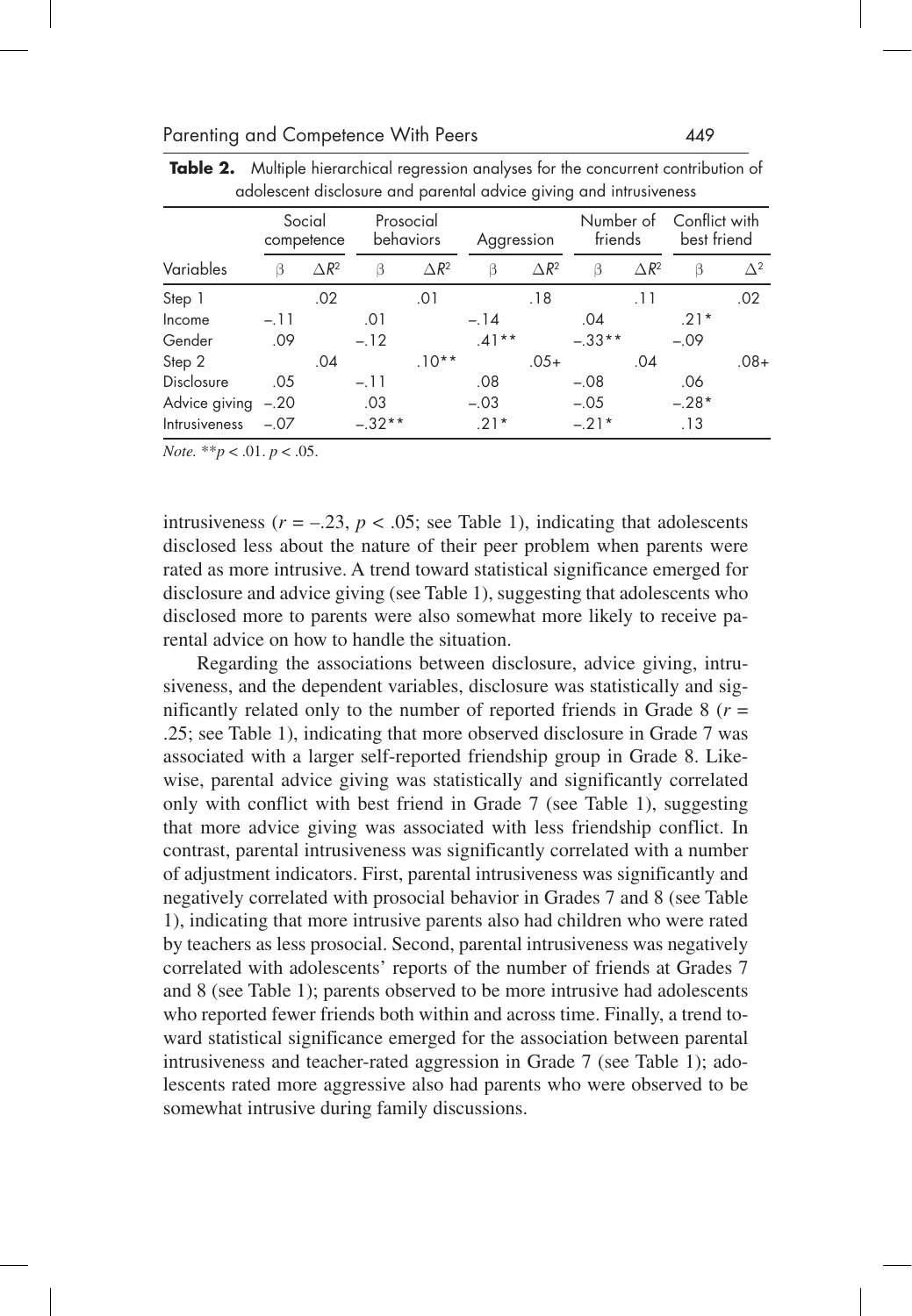| Table 3.                                    | Multiple hierarchical regression analyses for the longitudinal contribution of adolescent |                    |               |              |                |                  |                                                       |              |                               |              |
|---------------------------------------------|-------------------------------------------------------------------------------------------|--------------------|---------------|--------------|----------------|------------------|-------------------------------------------------------|--------------|-------------------------------|--------------|
|                                             |                                                                                           |                    |               |              |                |                  | disclosure, parental advice giving, and intrusiveness |              |                               |              |
|                                             |                                                                                           | Social             | Prosocial     |              |                |                  |                                                       | Number of    | Conflict with                 |              |
|                                             |                                                                                           | competence         |               | behaviors    |                | Aggression       |                                                       | friends      | best friend                   |              |
| Variables                                   |                                                                                           | $\Delta R^2$       |               | $\Delta R^2$ |                | $\Delta R^2$     |                                                       | $\Delta R^2$ | ∞                             | $\Delta R^2$ |
| Step 1                                      |                                                                                           | $.48**$            |               | $20**$       |                | $\sum_{i=1}^{k}$ |                                                       | $20**$       |                               | $.18*$       |
| Income                                      | $-0.4$                                                                                    |                    | $-15$         |              | $-0.5$         |                  | $\tilde{S}$                                           |              | PO.                           |              |
| Gender                                      | $\overline{0}$                                                                            |                    | $-.24*$       |              | $\frac{1}{2}$  |                  | $-19$                                                 |              | $-0.7$                        |              |
| Grade 7 score                               | $*80°$                                                                                    |                    | $\frac{1}{3}$ |              | $27*$          |                  | $.35**$                                               |              | $\overline{4}$ $\overline{4}$ |              |
| Step 2                                      |                                                                                           | $\overline{\circ}$ |               | $.12*$       |                | 8                |                                                       | $16**$       |                               | So           |
| Disclosure                                  | $\overline{c}$                                                                            |                    | $\frac{1}{1}$ |              | S.             |                  | $.21*$                                                |              | $-0.2$                        |              |
| Advice giving                               | 60                                                                                        |                    | $.26*$        |              | $\overline{O}$ |                  | $-0.4$                                                |              | $-10$                         |              |
| lntrusiveness                               |                                                                                           |                    | $-.28*$       |              | $-0.4$         |                  | $-32**$                                               |              | $-12$                         |              |
| <i>Note.</i> ** $p < 0.01$ . * $p < 0.05$ . |                                                                                           |                    |               |              |                |                  |                                                       |              |                               |              |

|   | active chiching reserves that the longitudinal contribution of all contributions<br>)<br>)<br>-<br>)<br>- |  |
|---|-----------------------------------------------------------------------------------------------------------|--|
|   | <br> <br> <br> <br> <br> <br> <br> <br><br> <br><br><br><br>                                              |  |
|   |                                                                                                           |  |
|   | ;>: >>>/;h>!!?> !'                                                                                        |  |
|   | <br> <br> <br> <br> <br> <br>                                                                             |  |
|   |                                                                                                           |  |
| ì |                                                                                                           |  |
|   | က<br>စ<br>Ē                                                                                               |  |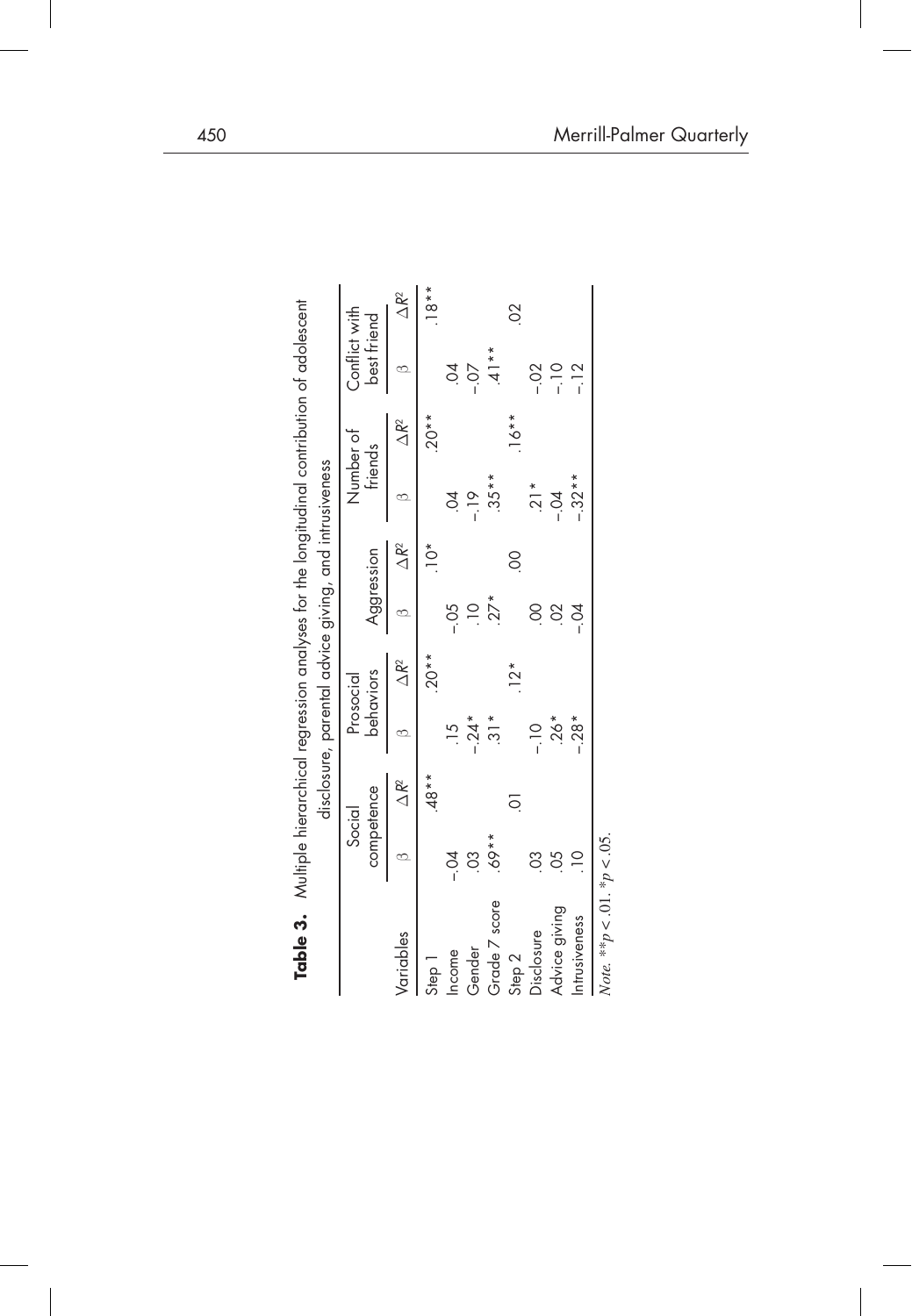One unique feature of the present investigation was the reliance on teacher reports for a number of the adjustment indicators. That is, at each grade, adolescents' self-reports were used to measure social competence, number of friends, and conflict with best *friends*, but teacher reports were used to measure prosocial and **antisocial**  $\frac{1}{\sqrt{1-\lambda}}$  avior. The teachers who reported on the young adolescents' behavior changed from year to year. Not surprisingly, the across-time correlations were much stronger for the Grade 7 and Grade 8 self-reported indicators (e.g., social competence: *r* = .74, *p*  $\leq$  .01) than the teacher-reported indicators (e.g., prosocial behavior: *r* = .37,  $p < .01$ ). Adolescents' own self-reported number of friends and frequency of conflict with the best friend, though, were correlated much to the same degree as the across-teacher reports of behavioral adjustment. That is, the Grade 7 through Grade 8 bivariate correlations of adolescentreported number of friends and frequency of conflict with best friends were .44 and .42, respectively, whereas the bivariate correlations of prosocial and aggressive behavior were .37 and .32, respectively. Thus, compared to perceived social competence, adolescents perceived much less stability in number of friends and conflict with best friends from Grade 7 through Grade 8. In addition, teachers reported relatively low to modest levels of stability in adolescents' prosocial and aggressive behavior over the same period.

Next, the associations of each independent and dependent variable with adolescent gender were examined. Gender was not statistically and significantly correlated with disclosure, parental advice giving, or intrusiveness; however, girls were rated as more prosocial at Grade 8, less aggressive in Grade 7, and reported having more friends at both points (see Table 1). Since gender was correlated with a number of the adjustment indicators, it was statistically controlled for in all analyses.

*Perceived social competence.* As shown in Tables 2 and 3, after controlling for family income and adolescent gender, adolescent disclosure and parental advice giving and intrusiveness did not explain significant portions of the variance in the adolescents' perceived social competence concurrently (see Table 2) or 1 year later (see Table 3). Adolescents' selfreports were used to measure social competence at both time points, and perceived social competence was highly stable from Grade 7 through Grade 8 ( $b = .69$ ,  $p < .01$ ; see Table 3), leaving little variance for parenting or disclosure to explain.

*Prosocial behavior.* After statistically controlling for the influence of family income and adolescent gender, parental intrusiveness was statistically and significantly associated with prosocial behavior concurrently (*b*  $= -0.32$ ,  $p < 0.01$ ; see Table 2), indicating that adolescents whose parents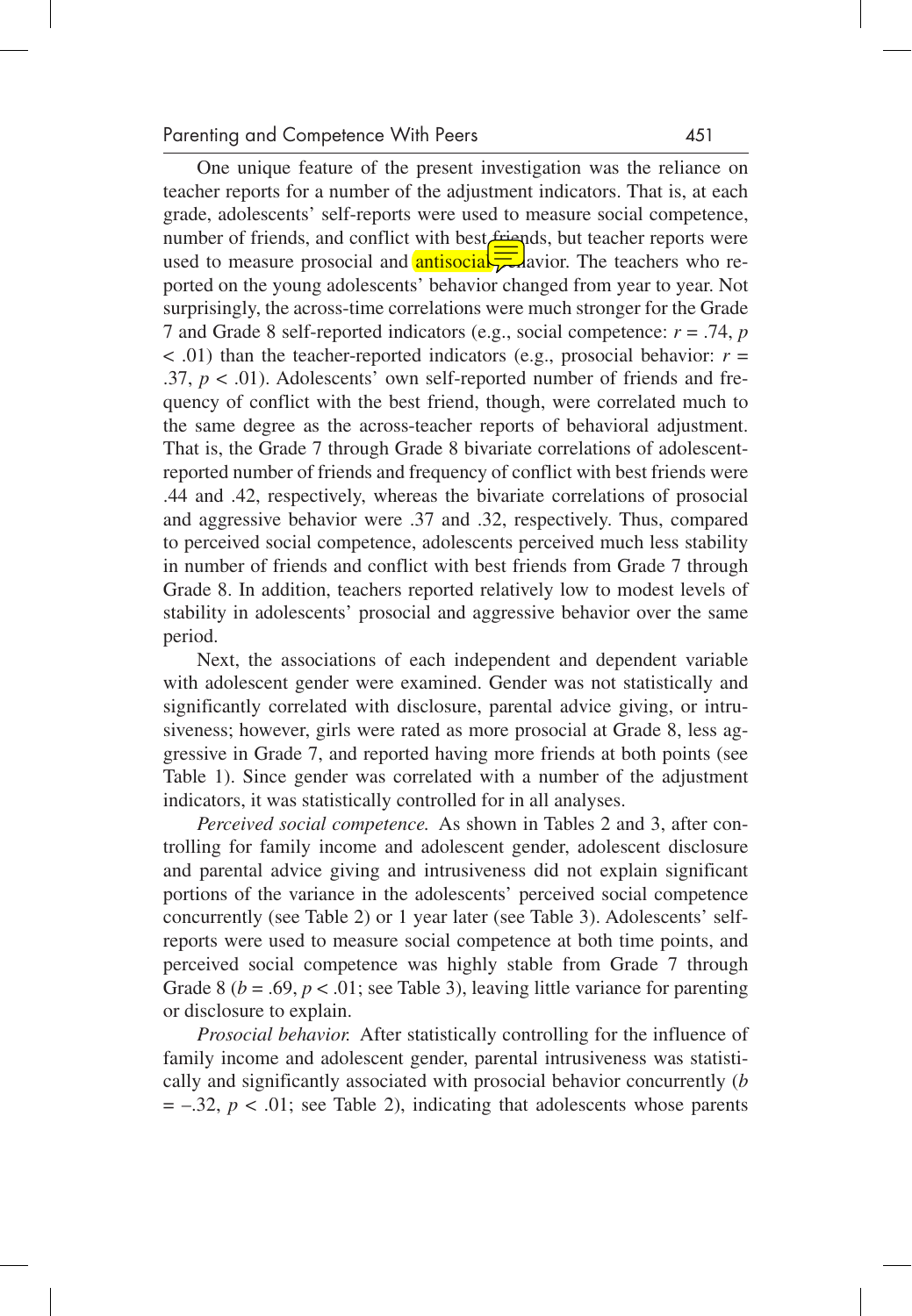who were more intrusive during discussions of adolescents' problems with peers were rated by teachers as less prosocial. Neither adolescent disclosure nor parental advice giving were statistically significant. The amount of explained variance  $(R^2 = .10)$  also was statistically significant (see Table 2).

Regarding the longitudinal analysis, in the first step of the equation, family income, gender, and prosocial behavior in Grade 7 were entered. The beta coefficients associated with both adolescent gender and earlier levels of prosocial behavior were statistically significant. Prosocial behavior was rated by different teachers at Grades 7 and 8, and adolescents whose teachers who rated them as more prosocial in Grade 7 also were rated as more prosocial in Grade 8 (see Table 3). In the second step, both parental advice giving and intrusiveness, but not adolescent disclosure, were significantly associated with change in prosocial behavior and explained statistically significant portions of the variance in Grade 8 prosocial behavior  $(R^2 =$ .12). Whereas advice giving in Grade 7 predicted increases in teacher-rated prosocial behavior, parental intrusiveness predicted declines in this behavior (see Table 3).

*Aggressive behavior.* Regarding the contemporaneous analyses presented in Table 2, after statistically controlling for family income and gender, only observed parental intrusiveness explained significant portions of the variance associated with teacher-rated aggression. Specifically, higher levels of intrusiveness was associated with higher levels of teacher-rated aggression ( $b = .21$ ,  $p < .05$ ). As shown in Table 3, adolescent disclosure and observed parental advice giving and intrusiveness did not predict changes in teacher-reported aggression from Grade 7 through Grade 8.

*Number of friends.* As summarized in Table 2, after controlling for family income and adolescent gender, again, only parental intrusiveness was associated with adolescents' reports of the number of friends in Grade 7. Specifically, parents observed to be more intrusive had adolescents who reported fewer friends in Grade 7. The longitudinal analysis (see Table 3) revealed a similar pattern. After controlling for the effects of family income, gender, and Grade 7 friendship group size, higher levels of parental intrusiveness predicted declines in friendship group size. Adolescent disclosure was positively associated with change in the number of friends, indicating that adolescents who were observed to be more open with parents during their discussion about their problems with peers in Grade 7 also evidenced increases in friendship size. Both the disclosure and intrusiveness constructs accounted for statistically significant portions of the variance in friendship size (see Table 3).

*Conflict with best friend.* First considering the contemporaneous associations, after controlling for family income and gender, only the beta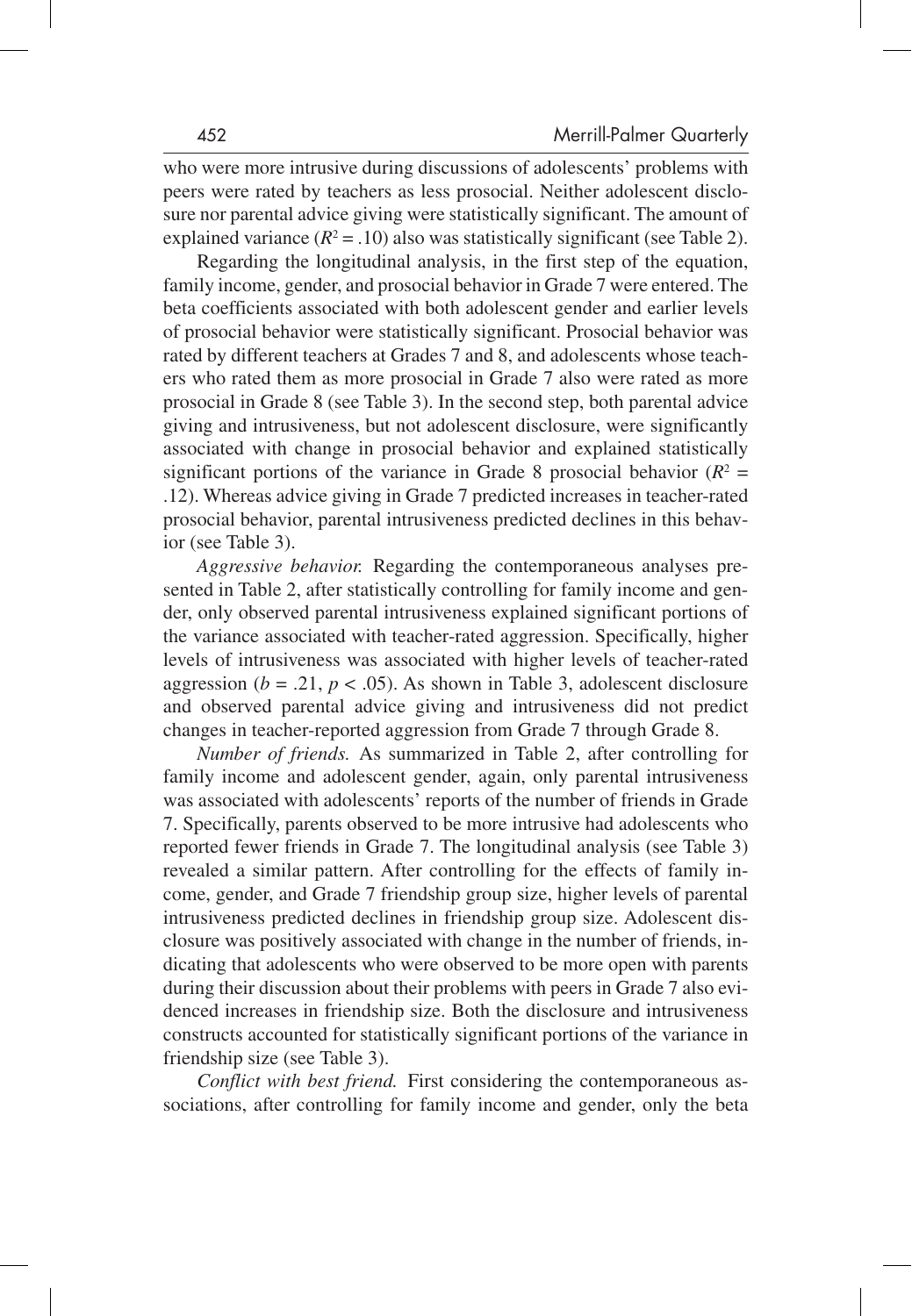associated with parental advice giving was significantly related to adolescent-reported level of conflict with best friends (see Table 2). Parents observed to provide more advice to their adolescents during discussions about peer problems had adolescents who reported fewer conflicts with friends. This step of the equation explained marginally significant portions of the variance associated with conflict with best friends (8%; see Table 2). Regarding the longitudinal analyses, after controlling for income, gender, and earlier reports of conflicts with friends, no statistically significant effects of disclosure, advice giving, or intrusiveness were found.

## **Discussion**

Increases in children's desire for autonomy during early adolescence may lead to changes in the manner in which parents provide assistance with their young adolescents' peer issues. The transition from elementary school into middle or junior high school often means that parents may have less of a close relationship with their children's teachers (e.g., Eccles et al., 1993), and parents may become increasingly dependent on their children to gain information about their children's peer relationships (e.g., Kerr & Stattin, 2000). Theoretically, critical changes in the structure of parent-child interactions must occur if parents are to continue to maintain some involvement and influence in the lives of their young adolescent. First, parents must be aware of an issue before they can provide their adolescent with any assistance in how to resolve a problem (i.e., adolescent disclosure to parents). Second, parents must respond to their adolescent disclosure in ways that preserves their adolescent's increasing need for autonomy (Mashe, 2010).

In the present investigation, we considered both the extent to which adolescents disclosed information about their social relationships with peers and the quality of parents' feedback to their adolescents, either in the form of advice giving or intrusiveness. Adolescent disclosure about peerrelated problems, and parents' use of advice giving rather than intrusive feedback, was expected to be related to better relationships with peers and more positive social adjustment within time and over a 1-year period from Grade 7 through Grade 8. This hypothesis runs contrary to the very limited body of work on this topic. That is, adolescents who experience more social and peer problems have been found to be most likely to seek assistance from parents (McDowell & Parke, 2009; McDowell et al., 2003). In other words, disclosure may be most likely among those young adolescents who are experiencing social adjustment problems. Although this is likely to hold true, we argued that during naturally occurring transition points, like the transition from elementary to middle school/junior high school,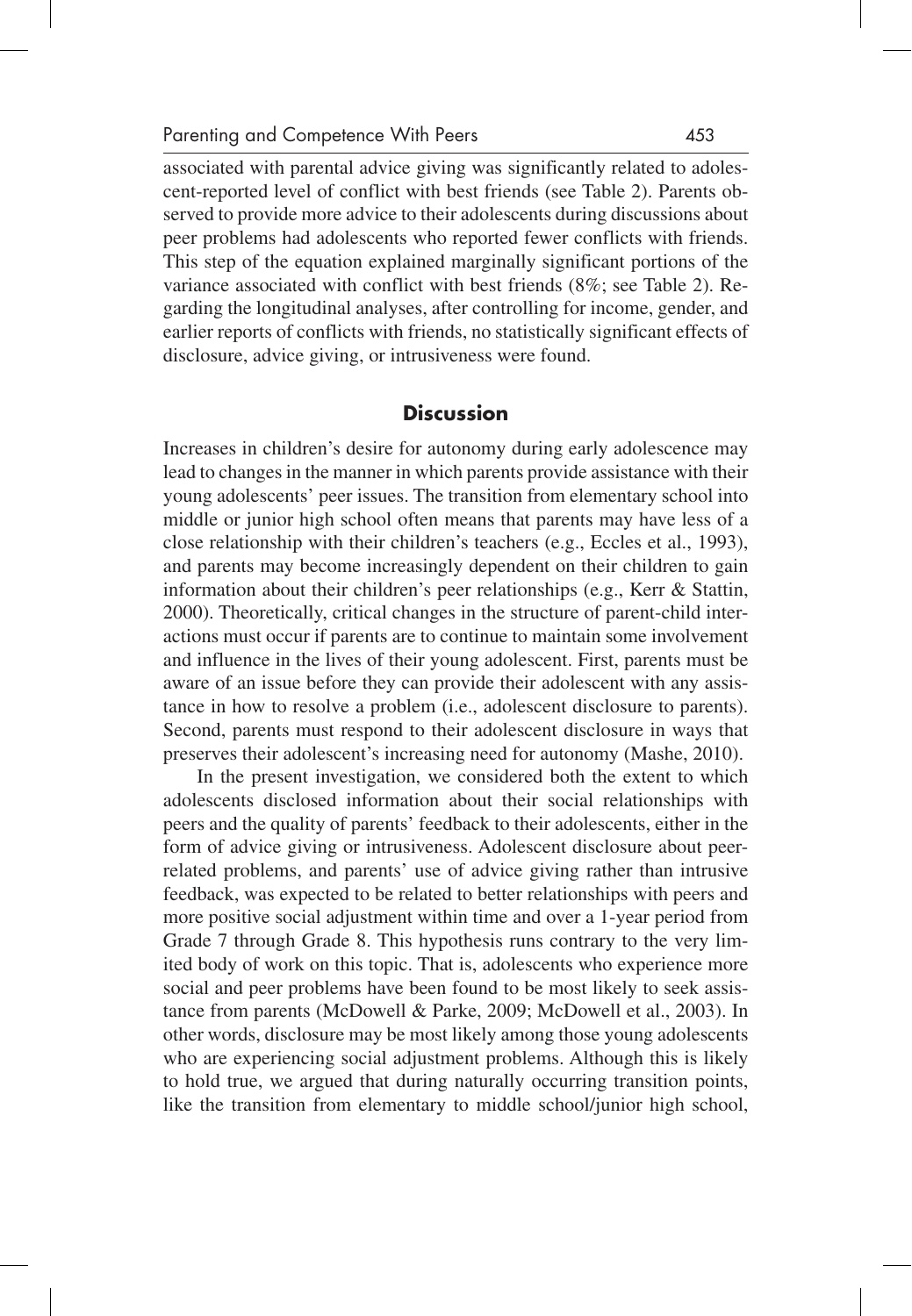adolescents' solicitation of feedback and assistance from parents may temporarily increase. Although we could not test this idea directly, consistent with this expectation we reasoned that the quality of parents' responses during this transition period may promote more competence rather than the reverse. The following sections discuss the results of the present investigation, first discussing findings related to the impact of adolescent disclosure on indices of adjustment and discussing the results regarding the impact of parental advice giving and intrusiveness. Finally, we consider the methodological implications of the findings and conclude with a description of the strengths, limitations, and future directions of this work.

## *Adolescent Disclosure: Associations With Parenting and Implications for Peer Relationships*

Limited support emerged for our expectation that disclosure would be associated with more positive adjustment. Instead, more adolescent disclosure was associated with less intrusive parenting and, to a lesser extent, more parental advice giving. Quite possibly, adolescents may be more willing to discuss issues with parents when parents respond in ways that preserve the adolescents' autonomy. Quite surprisingly, adolescent disclosure was not significantly correlated with social competence or prosocial behavior. Of the ten regression equations computed, the beta coefficient associated with disclosure was statistically significant in only one instance—namely, adolescents who were more open during peer-related discussions with parents also reported more friends 1 year later.

Several explanations exist for the lack of support for our expectations. First, we may be wrong in that disclosure may not be a critical component of adolescent adjustment. Alternatively, though, the nature of the interactional task may have artificially inflated the amount of disclosure observed. Adolescents were instructed to describe a current peer problem with their parents, and parents were asked to help their adolescents find solutions to the problem. The means and standard deviations indicated substantial variability in the disclosure measure and suggest that this task was good for generating discussion about the peer problem. However, the level of disclosure for some adolescents may be artificially high; in other words, the task may not have ecological validity in that the level of disclosure may not represent naturally occurring adolescent disclosure. Empirical studies rarely use observational methods to measure disclosure, and additional research is clearly needed that combines both observational and traditional self-reported measures of disclosure.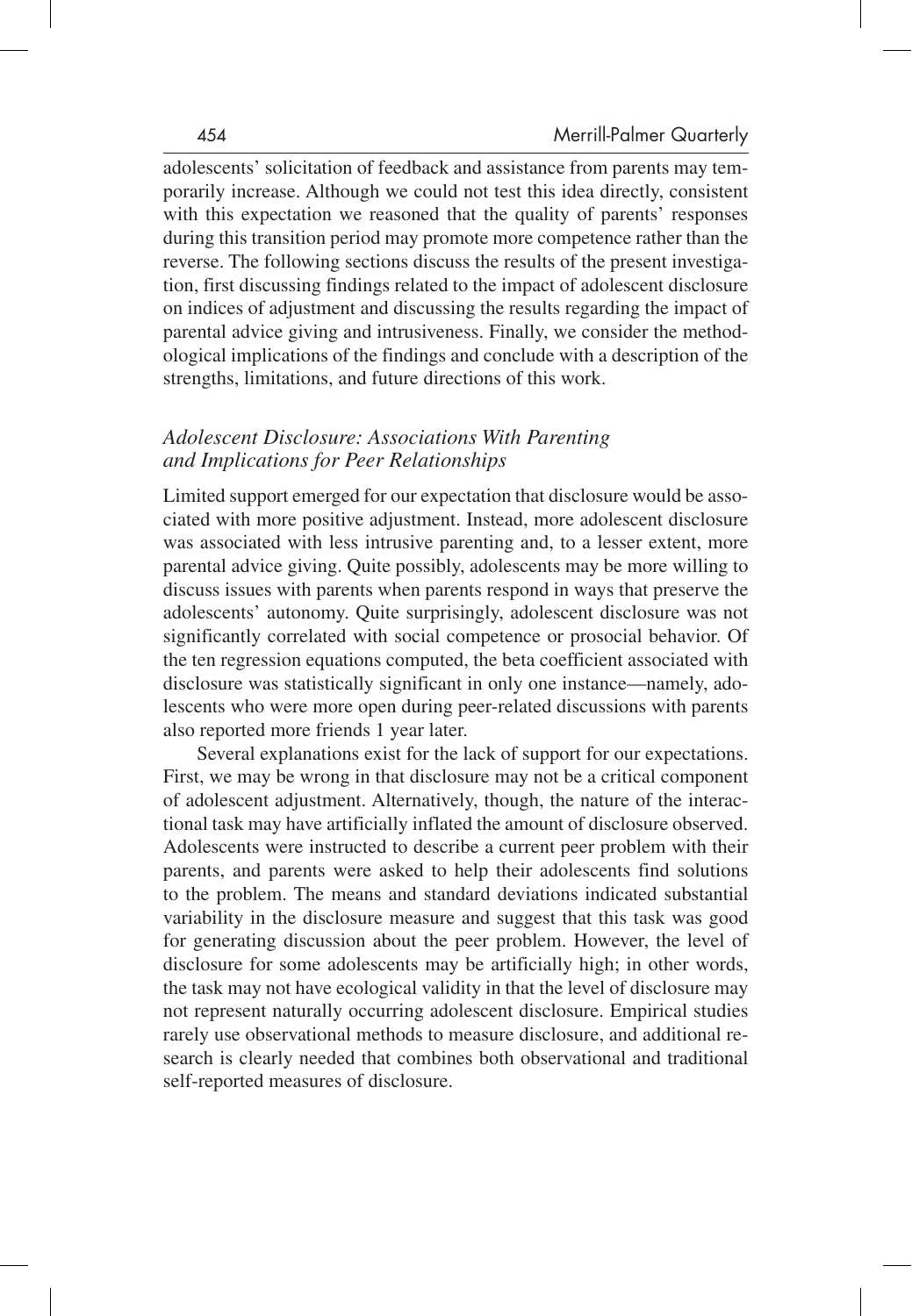# *Parental Advice Giving and Adolescent Social and Behavioral Adjustment*

Parental advice giving was expected to be positively associated with adolescent adjustment concurrently and longitudinally. In contrast to a growing number of empirical investigations which report negative effects of advice giving on adolescent adjustment (e.g., McDowell & Parke, 2009; McDowell et al., 2003), we reasoned that immediately following transition into middle school/junior high school, all children may experience some peer problems and benefit from parental advice. Some, albeit limited, support for our hypothesis emerged. Regarding concurrent associations, more advice giving was associated with fewer conflicts with best friends, and, in terms of longitudinal associations, more parental advice giving in Grade 7 predicted increases in prosocial behavior from Grade 7 through Grade 8. That is, adolescents who received better advice when discussing peerrelated problems with parents were rated as more prosocial by teachers 1 year later.

Parents who direct and encourage prosocial behaviors and promote sympathy and empathy in resolving problems with others can facilitate the development of these behaviors in their adolescents (Carlo, Fabes, Laible, & Kupanoff, 1999; Grusec & Goodnow, 1994). Quite possibly, advice giving may be one mechanism by which parents promote and socialize prosocial behavior. Promoting prosocial behavior during this developmental transition may have important implications for later developmental periods: Prosocial behavior has been found to be associated with decreases in peer rejection (Bierman, Smoot, & Aumiller, 1993; Volling, MacKinnon-Lewis, Rabiner, & Baradaran, 1993) and preventing later criminality (Hämäläinen & Pulkkinen, 1995) and long-term unemployment (Kokko & Pulkkinen, 2000).

McDowell and colleagues (2003) argue that parental advice giving might be more important in preschool years and less central as children mature. Our findings are not inconsistent with this interpretation, because advice giving was significant in only two of the ten regression equations computed. Nonetheless, the longitudinal results support the idea that advice given by parents promotes adolescents' adoption  $\overline{by}$   $\overline{\phantom{y}}$  equate social behaviors 1 year later. However, as to whether parental advice giving evolves from a socialization model of parental influence on children's peer relationships in preschool years to a remediation model as the child grows older (Laird et al., 1994) remains unclear. Longitudinal studies covering these developmental periods are clearly needed.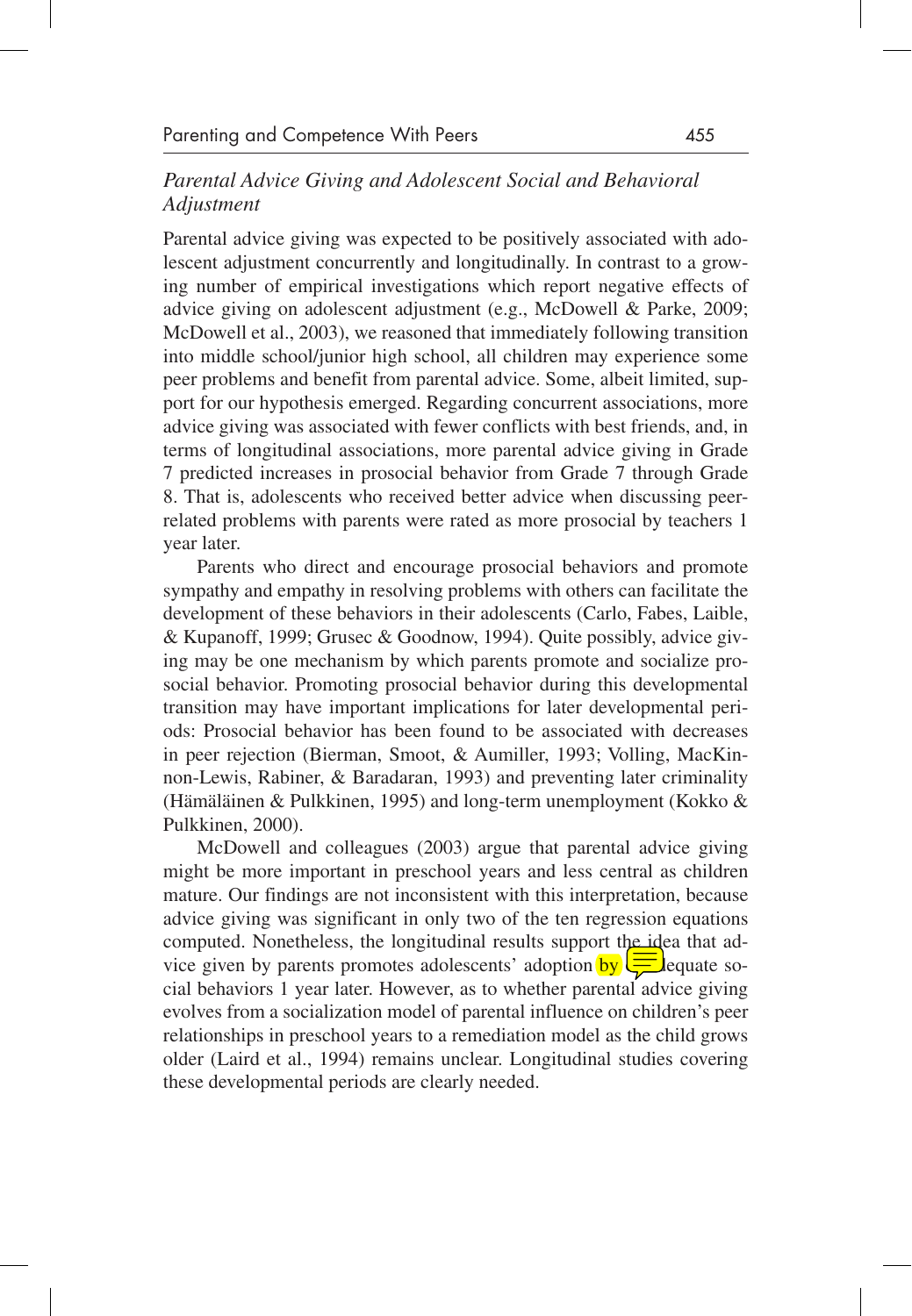# *Parental Intrusiveness Undermines Positive Social Adjustment During Early Adolescence*

Parental intrusiveness was expected to hinder social and behavioral adjustment, since being intrusive and seeking control over peer relations might be seen by adolescents as impinging on their autonomy. As with previous research (Fuligni & Eccles, 1993; Mounts & Steinberg, 1995), our findings indicate that the children of parents who adopted intrusive strategies used prosocial behaviors less frequently and, more importantly, decreased their use of these behaviors 1 year later. Consistent with previous research showing that parental intrusiveness is linked to aggressive behaviors and defiance of parental norms (Barber & Harmon, 2002; Conger, Conger, & Scaramella, 1997), young adolescents whose parents were intrusive were rated by teachers as being more aggressive. Parental intrusiveness also was associated with a smaller group of friends and predicted decreases in the number of friends 1 year later.

Given that the transition from elementary to high school involves substantial changes in friendship networks (Chan & Poulin, 2007; Hardy, Bukowski, & Sippola, 2002), parental intrusiveness may harm young adolescents' abilities to form and maintain new friendships (e.g., Putallaz & Heflin, 1990). Since adolescents and parents often disagree upon whose jurisdiction peer relations fall, parents who exert control over how to manage peer relationships may cause their adolescents to differentiate themselves from their parents (e.g., Smetana, Metzger, Gettman, & Campione-Barr, 2006). Consistent with these explanations, our findings suggest that parental intrusiveness may actually be an obstacle to adolescents' quest for socially competent autonomy and adjustment with peers.

## *Methodological Implications for Observationally Measuring Disclosure, Advice Giving, and Intrusiveness*

Adolescent disclosure and parental advice giving and intrusiveness were observed during a parent-child problem-solving task. Even though observational assessment of parenting behaviors may offer new insight compared to questionnaire measures, these findings must be interpreted with caution. Behaviors were coded within the context of a parent-child problem-solving task and provided information about the quality and intensity of disclosure, advice giving, and intrusiveness. However, as described previously, the ecological validity of the quality and quantity of discussion is unknown. In other words, adolescents and parents may be able to discuss peer-related issues, but these discussions may not occur during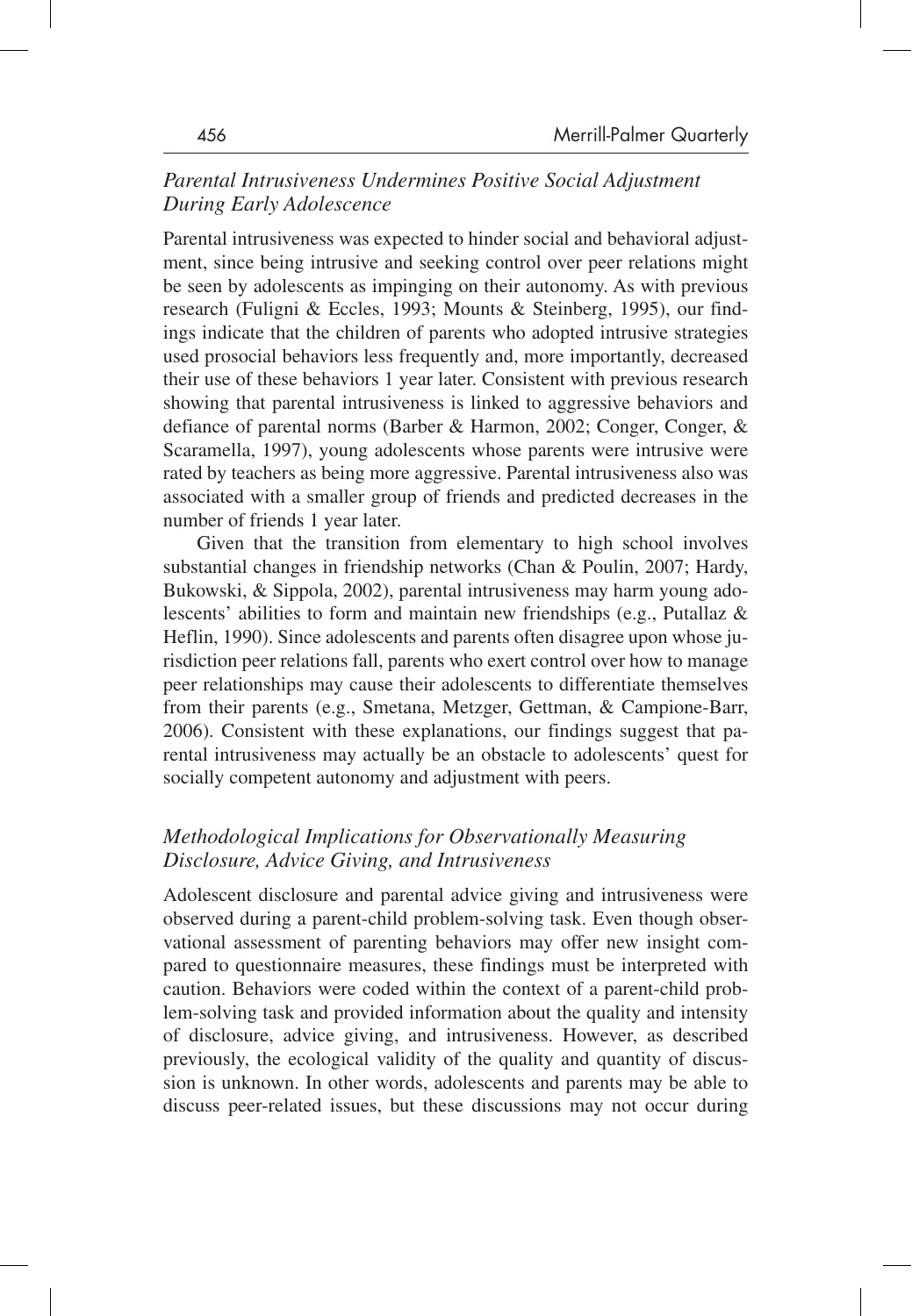daily interactions. Observations were conducted at the family's home in an attempt to maximize the ecological validity of the procedure (Dishion & Granic, 2003). Despite these limitations, significant associations with the adolescents' social and behavioral adjustment were found, suggesting that the procedures may have some important utility.

Increasing the number of available tools to measure adolescent disclosure and parenting responses is clearly needed. The current investigation provides an important illustration of how a videotaped problem-solving task centered on peer-related problems can be used to examine both adolescent disclosure and the qualitative features of parents' feedback on adjustment during early adolescence. The vast majority of reported evidence of disclosure and parenting relies on a single informant, often the adolescent, increasing the potential for inflated statistical associations due to shared method variance. Additional research that uses both self-report and observational methods is needed to create additional measures and procedures to characterize the nature and intensity of adolescent disclosure and parenting responses more accurately.

#### *Strengths, Limitations, and Future Considerations*

The present study has several notable strengths and addressed a number of limitations with previous research. First, we considered the importance of adolescents' disclosure specific to peer problems on characteristics of their peer relationships (e.g., conflict with best friend) as well as overall indicators of adjustment (e.g., social competence, aggression). Second, we targeted a specific developmental period that may pose unique challenges for adolescents—namely, their first year of junior high school (i.e., Grade 7). Third, we used observational measures of adolescent disclosure and coded the extent to which adolescents *actually* disclosed information about their peer problems. Fourth, we used observational measures of parenting and rated qualitative components of parental advice giving and intrusive response's to adolescents' disclosure. Finally, we included both adolescent and teacher ratings of adjustment, thereby eliminating the shared method variance problem when the same reporter provides information on both the independent and the dependent variables.

Despite these strengths, this study is not without limitations. First, we were unable to examine dynamic reciprocal processes over time and instead could consider only the impact of parenting and adolescent disclosure on change in adolescents' adjustment from Grade 7 through Grade 8. Future studies considering the impact of adolescents' behaviors on the strategies subsequently used by their parents are clearly needed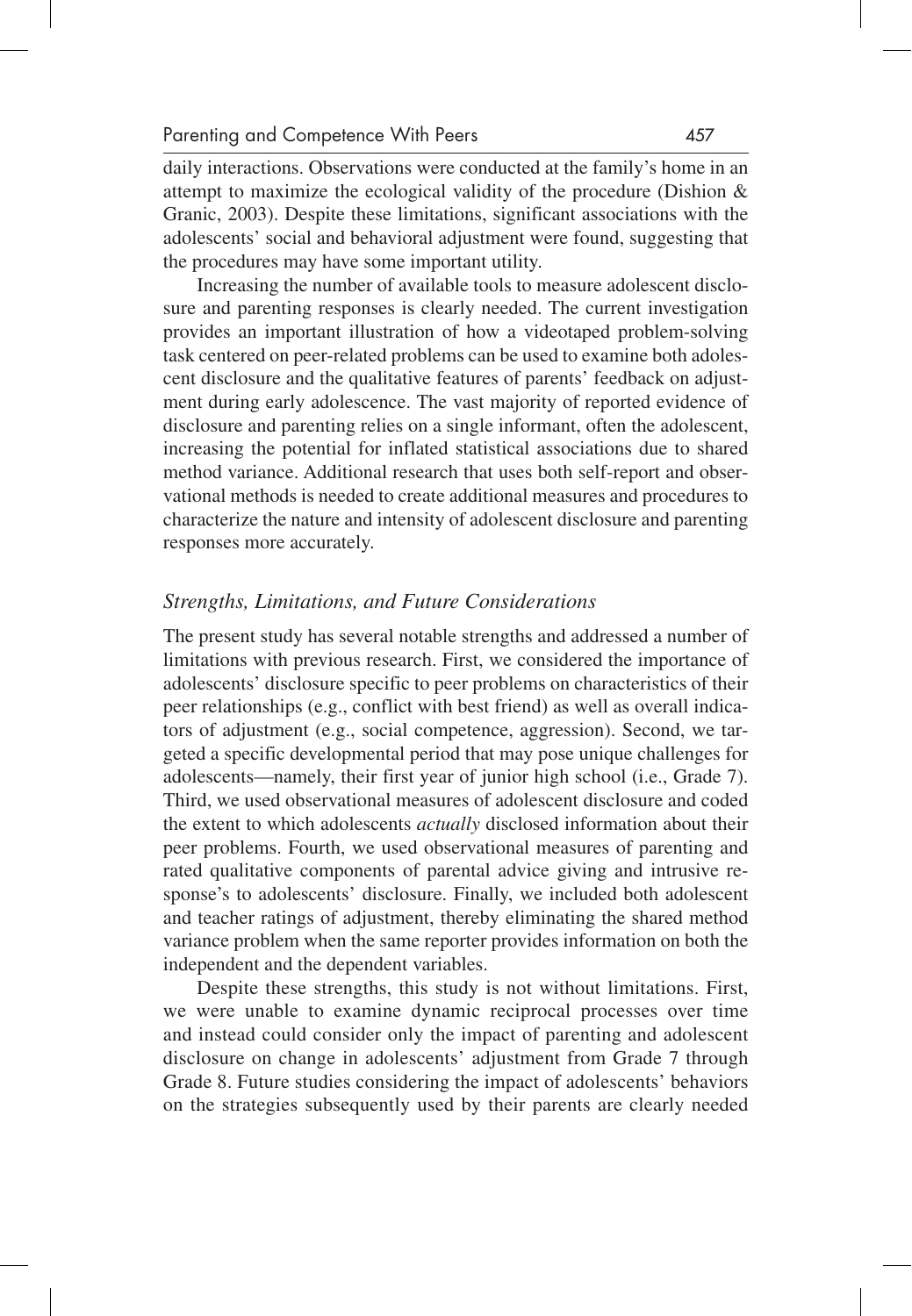(Crouter & Booth, 2003; Kerr, Stattin, & Pakalniskiene, 2008). With maturation, adolescents may be more affected by peers, which in turn may affect parenting practices. Second, we did not examine differences between the father's and mother's respective influence on their adolescent's resolution of peer-related problems, but instead considered the collective contribution of both parents when both parents participated. Third, in our assessment of the number of friends, reciprocity of friendship nominations was not controlled for (Newcomb & Bagwell, 1995) and the context of these friendships—school based or not—was not specified (Witkow & Fuligni, 2010). Finally, the sample is quite homogeneous, so the findings may not replicate among a more diverse sample or among adolescents experiencing severe peer problems (Brown & Mounts, 2007).

Despite these limitations, these results clearly demonstrate that parents continue to have a direct impact on their children's peer relationships during early adolescence by acting as consultants with regard to peer-related problems. When parental feedback is aimed at promoting young adolescents' autonomy, the impact of their feedback is likely to be positive. In contrast, parents who are overly intrusive during discussions about peerrelated problems may model and socialize socially unacceptable styles of interacting, making their children poor choices for friends. Questions remain as to whether parents' responses to peer-related problems are directed toward preventing, remediating, or resolving conflicts in their adolescents' peer relationships. Further research is needed to enhance our understanding of dynamic, reciprocal family-peer links during adolescence.

## **References**

- Barber, B. K. (2002). *Intrusive parenting: How psychological control affects children and adolescents.* Washington, DC: American Psychological Association.
- Barber, B. K., & Harmon, E. L. (2002). Violating the self: Parental psychological control of children and adolescents. In B. K. Barber (Ed.), *Intrusive parenting: How psychological control affects children and adolescents* (pp. 15–52). Washington, DC: American Psychological Association.
- Berndt, T. J. (1979). Developmental changes in conformity to peers and parents. *Developmental Psychology, 15,* 608–616.
- Bierman, K. L., Smoot, D. L., & Aumiller, K. (1993). Characteristics of aggressive-rejected, aggressive (nonrejected), and rejected (nonaggressive) boys. *Child Development, 64,* 139–151.
- Brown, B. B., & Larson, J. (2009). Peer relationships in adolescence. In R. M. Lerner & L. Steinberg (Eds.), *Handbook of adolescent psychology* (3rd ed., pp. 74–103). Hoboken, NJ: Wiley.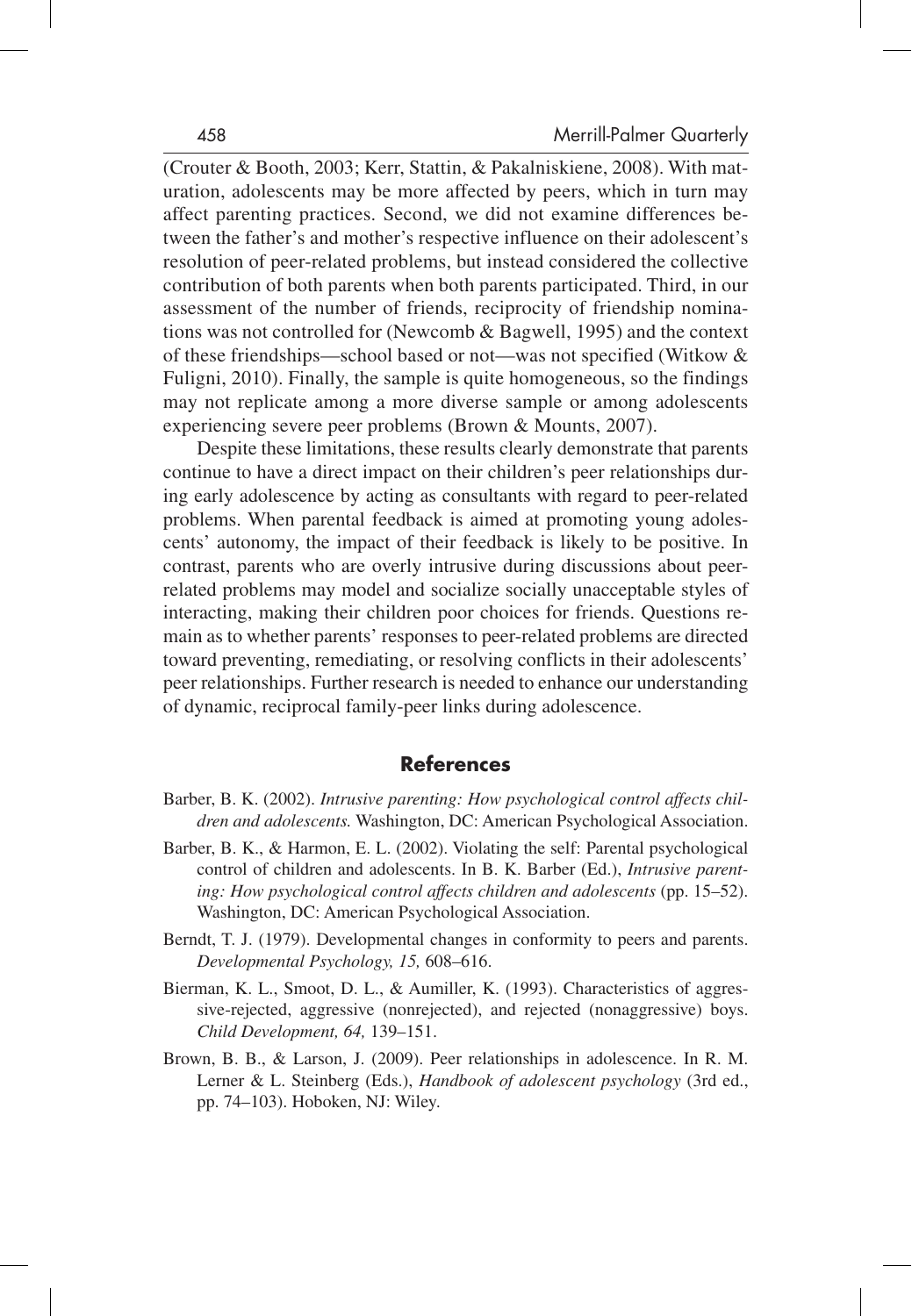- Brown, B. B., & Mounts, N. S. (Eds.). (2007). Linking parents and family to adolescent peer relations: Ethnic and cultural considerations. *New Directions for Child and Adolescent Development, No. 116.* Hoboken, NJ: Jossey-Bass.
- Buhrmester, D. (1996). Need fulfillment, interpersonal competence, and the developmental contexts of early adolescent friendship. In W. M. Bukowski, A. F. Newcomb, & W. W. Hartup (Eds.), *The company they keep: Friendship in childhood and adolescence* (pp. 158–185). New York: Cambridge University Press.
- Bukowski, W. M., Brendgen, M., & Vitaro, F. (2007). Peers and socialization: Effects on externalizing and internalizing problems. In J. E. Grusec & P. D. Hastings (Eds.), *Handbook of socialization: Theory and research* (pp. 355–381). New York: Guilford Press.
- Carlo, G., Fabes, R. A., Laible, D., & Kupanoff, K. (1999). Early adolescence and prosocial/moral behavior II: The role of social and contextual influences. *Journal of Early Adolescence, 19,* 133–147.
- Chan, A., & Poulin, F. (2007). Monthly changes in the composition of friendship networks in early adolescence. *Merrill-Palmer Quarterly, 53,* 578–602.
- Claes, M., & Poirier, L. (1994). Caractéristiques et fonctions des relations d'amitié à l'adolescence. *Psychiatrie de l'enfant, 1,* 289–308.
- Conger, K. J., Conger, R. D., & Scaramella, L. V. (1997). Parents, siblings, psychological control, and adolescent adjustment. *Journal of Adolescent Research 12,* 113–138.
- Criss, M. M., Colwell, M. J., Harach, L. D., Lisonbee, J. A., Meece, D., & Pettit, G. S. (2001). *The parent-adolescent interaction task (PAIT): Procedure and code book.* Auburn, AL: Auburn University.
- Crouter, A. C., & Booth, A. (2003). *Children's influence on family dynamics: The neglected side of family relationships.* Mahwah, NJ: Erlbaum.
- Degirmencioglu, S. M., Urberg, K. A., Tolson, J. M., & Richard, P. (1998). Adolescent friendship networks: Continuity and change over the school year. *Merrill-Palmer Quarterly, 44,* 313–337.
- Dodge, K. A., & Coie, J. D. (1987). Social-information-processing factors in reactive and proactive aggression in children's peer groups. *Journal of Personality and Social Psychology, 53,* 1146–1158.
- Dishion, T. J., & Granic, I. (2003). Naturalistic observation of relationship processes. In M. Hersen, S. N. Haynes, & E. M. Heiby (Eds.), *The comprehensive handbook of psychological assessment: Vol. 3. Behavioral assessment* (pp. 143–161). New York: Wiley.
- Dishion, T. J., & Kavanagh, K.(2003). *Intervening in adolescent problem behavior: A family-centered approach.* New York: Guilford Press.
- Dishion, T. J., Nelson, S. E., & Kavanagh, K. (2003). The Family Check-Up for high-risk adolescents: Motivating parenting monitoring and reducing problem behavior. *Behavior Therapy, 34,* 553–571.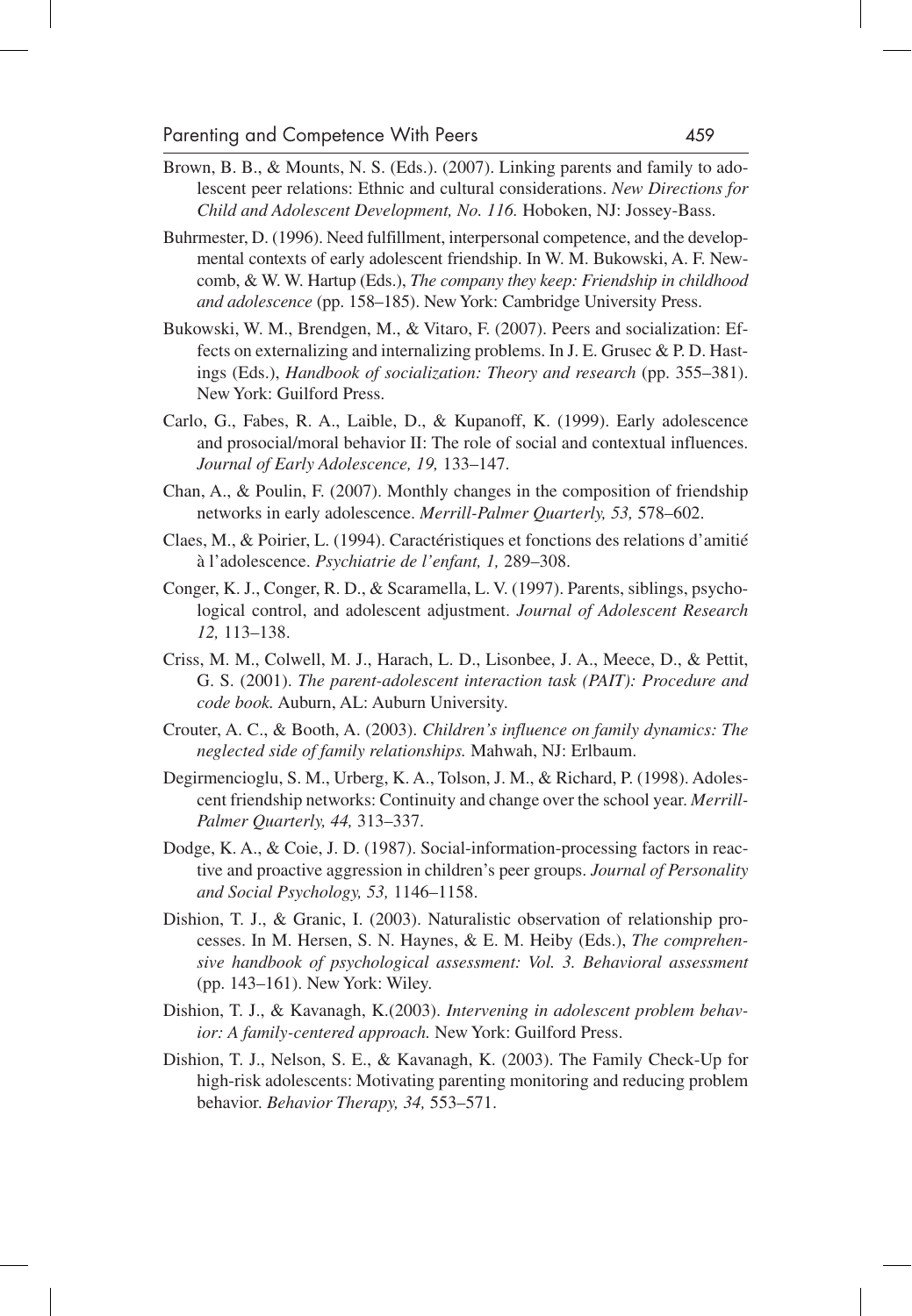- Eccles, J. S., Midgley, C., Wigfield, A., Buchanan, C. M., Reuman, D., Flanagan, C., & Iver, D. M. (1993). Development during adolescence: The impact of stage-environment fit on young adolescents' experiences in schools and in families. *American Psychologist, 48,* 90–101.
- Fuligni, A. J., & Eccles, J. S. (1993). Perceived parent-child relationships and early adolescents' orientation toward peers. *Developmental Psychology, 29,* 622–632.
- Grusec, J. E., & Goodnow, J. J. (1994). Impact of parental discipline methods on the child's internalization of values: A reconceptualization of current points of view. *Developmental Psychology, 30,* 4–19.
- Hämäläinen, M., & Pulkkinen, L. (1995). Aggressive and non-prosocial behaviour as precursors of criminality. *Studies on Crime and Crime Prevention, 4,* 6–21.
- Hardy, C. L., Bukowski, W. M., & Sippola, L. K. (2002). Stability and change in peer relationships during the transition to middle-level school. *Journal of Early Adolescence, 22,* 117–142.
- Harter, S. (1988). *Manual for the Self-Perception Profile for Adolescents.* Denver, CO: University of Denver.
- Holmbeck, G. N., Shapera, W. E., & Hommeyer, J. S. (2002). Observed and perceived parenting behavior and psychosocial adjustment in preadolescents with spina bifida. In B. K. Barber (Ed.), *Intrusive parenting: How psychological control affects children and adolescents* (pp. 15–52). Washington, DC: American Psychological Association.
- Kerr, M., & Stattin, H. (2000). What parents know, how they know it, and several forms of adolescent adjustment: Further support for a reinterpretation of monitoring. *Developmental Psychology, 36,* 366–380.
- Kerr, M., Stattin, H., & Pakalniskiene, V. (2008). Parents react to adolescent problem behaviors by worrying more and monitoring less. In M. Kerr, H. Stattin, & R. C. M. E. Engels (Eds.), *What can parents do? New insights into the role of parents in adolescent problem behaviors* (pp. 91–112). London: Wiley.
- Kokko, K., & Pulkkinen, L. (2000). Aggression in childhood and long-term unemployment in adulthood: A cycle of maladaptation and some protective factors. *Developmental Psychology, 36,* 463–472.
- Ladd, G. W. (1992). Commentary: Play, parenting, and peer partners: Keys to understanding children's social development? *Early Education & Development, 3,* 401–406.
- Ladd, G. W., & Golter, B. S. (1988). Parents' management of preschooler's peer relations: Is it related to children's social competence? *Developmental Psychology, 24,* 109–117.
- Laird, R. D., Pettit, G. S., Mize, J., Brown, E. G., & Lindsey, E. (1994). Motherchild conversations about peers: Contributions to competence. *Family Relations, 43,* 425–432.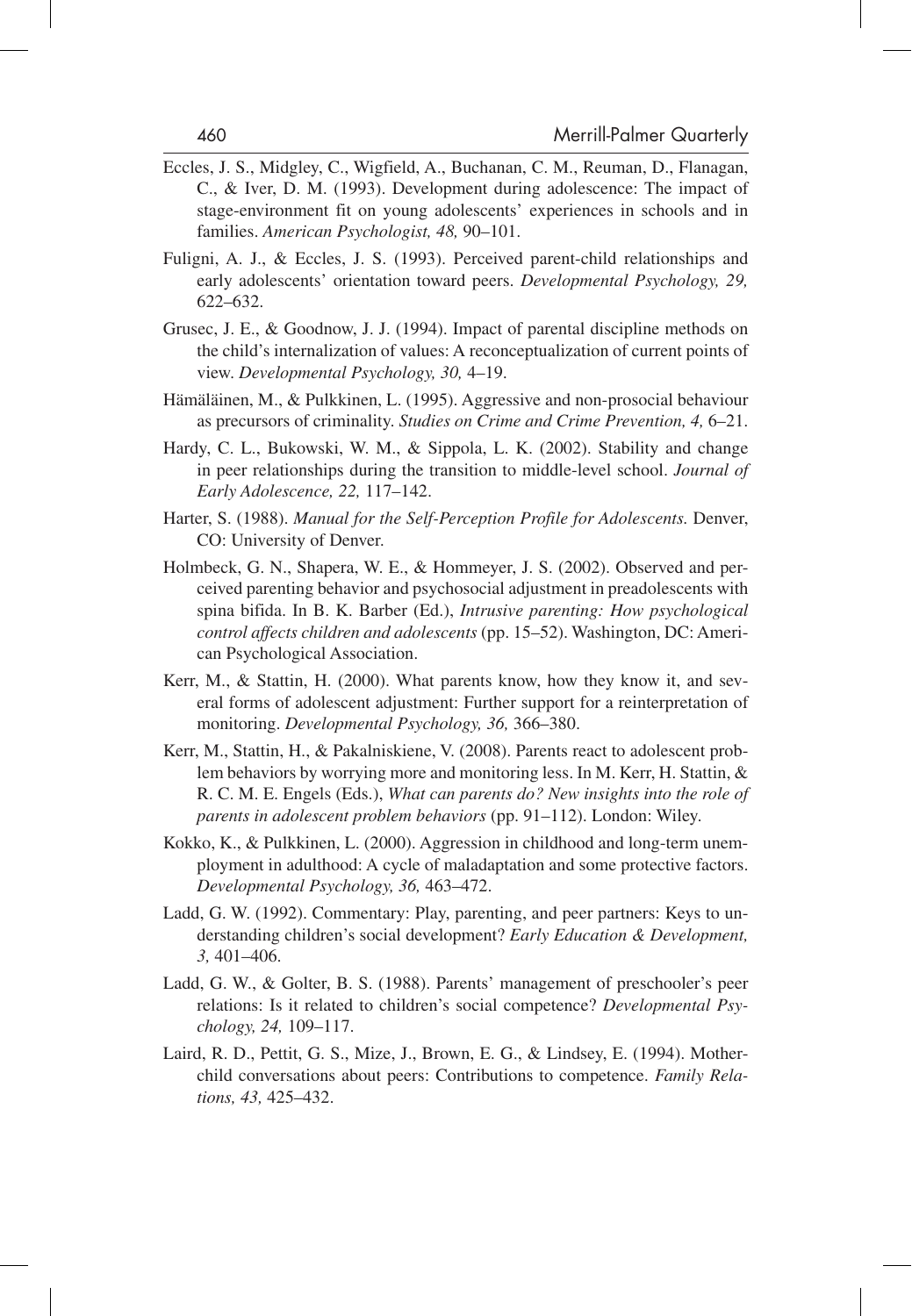- Larson, R., & Richards, M. H. (1991). Daily companionship in late childhood and early adolescence: Changing developmental contexts. *Child Development, 62,* 284–300.
- Mashe, J. G. (2010). Explanation of normative declines in parents' knowledge about their adolescent children. *Journal of Adolescence, 33,* 271–284.
- McDowell, D. J., & Parke, R. D. (2009). Parental correlates of children's peer relations: An empirical test of a tripartite model. *Developmental Psychology, 45,* 224–235.
- McDowell, D. J., Parke, R. D., & Wang, S. J. (2003). Differences between mothers' and fathers' advice-giving style and content: Relations with social competence and psychological functioning in middle childhood. *Merrill-Palmer Quarterly, 49,* 55–76.
- Melby, J. N., & Conger, R. D. (2001). The Iowa Family Interaction Rating Scales: Instrument summary. In P. Kerig & K. Lindhal (Eds.), *Family observational coding systems: Resources for systematic research* (pp. 33–58). Hillsdale, NJ: Erlbaum.
- Melby, J. N., Conger, R. D., Book, R., Rueter, M., Lucy, L., Repinski, D., . . . Scaramella, L. (1989–1993). *The Iowa Family Interaction Rating Scales* (editions 1–4). Ames: Institute for Social and Behavioral Research, Iowa State University
- Mounts, N. S. (2004). Adolescents' perceptions of parental management of peer relationships in an ethnically diverse sample. *Journal of Adolescent Research, 19,* 446–467.
- Mounts, N. S. (2011). Parental management of peer relationships and early adolescents' social skills. *Journal of Youth and Adolescence, 40,* 416–427. Advance online publication May 18, 2010.
- Mounts, N. S., & Steinberg, L. (1995). An ecological analysis of peer influence on adolescent grade point average and drug use. *Developmental Psychology, 31,* 915–922.
- Newcomb, A. F., & Bagwell, C. L. (1995). Children's friendship relations: A metaanalysis review. *Psychological Bulletin, 117,* 306–347.
- Parke, R. D., & Bhavnagri, N. P. (1989). Parents as managers of children's peer relationships. In D. Belle (Ed.), *Children's social networks and social supports* (pp. 241–259). Oxford: Wiley.
- Parke, R. D., Burks, V. M., Carson, J. L., Neville, B., & Boyum, L. A. (1994). Family-peer relationships: A tripartite model. In R. D. Parke & S. G. Kellam (Eds.), *Exploring family relationships with other social contexts* (pp. 115– 145). Hillsdale, NJ: Erlbaum.
- Parker, J. G., & Asher, S. R. (1993). Friendship and friendship quality in middle childhood: Links with peer group acceptance and feelings of loneliness and social dissatisfaction. *Developmental Psychology, 29,* 611–621.